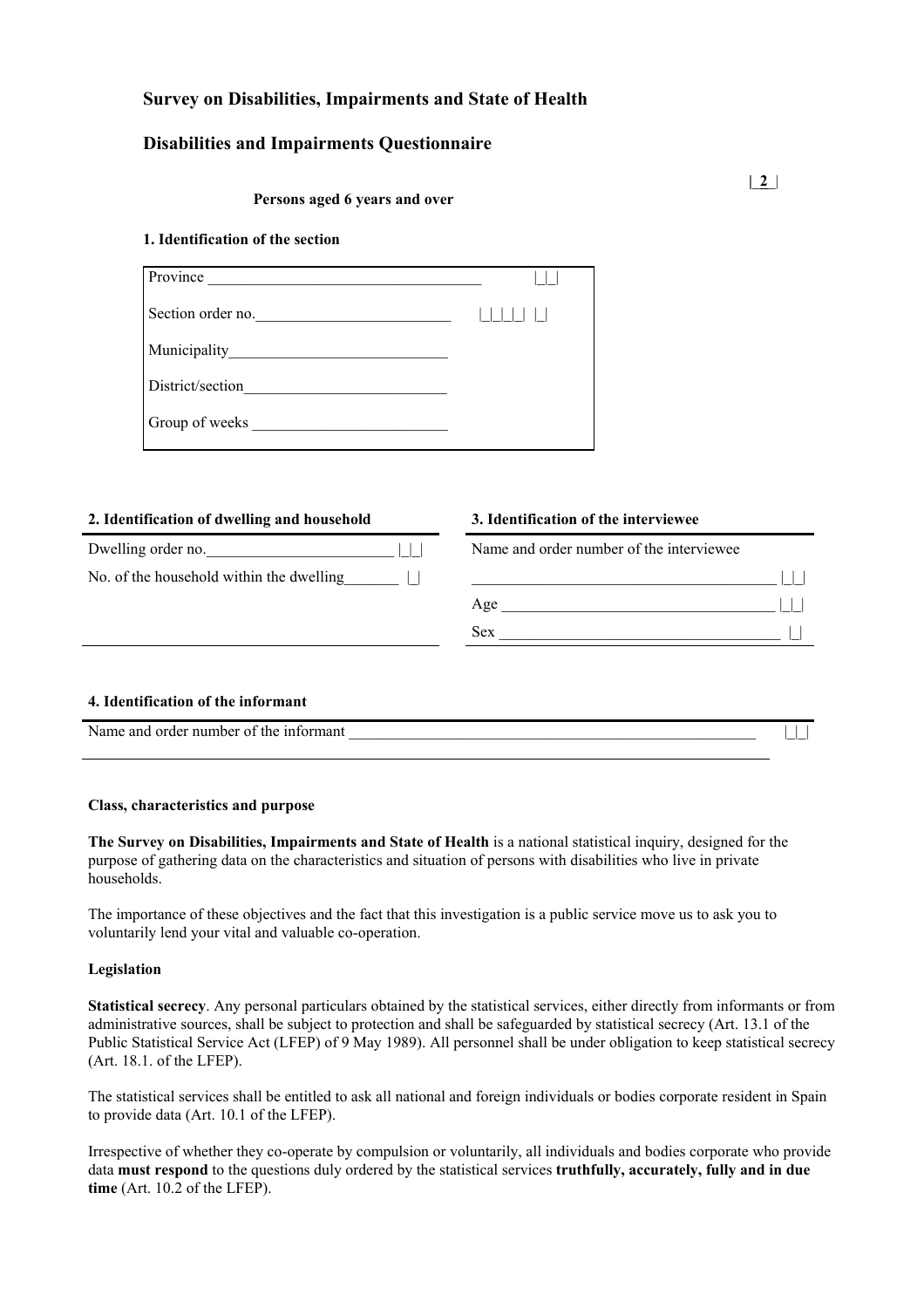## **All persons aged 6 years and over**

# **5. Information related to the disabilities suffered, underlying impairments, aids received and aids applied for and not received**

## **Interviewer, follow the instructions below to complete table 5.1:**

**1. Heading:** Consult section 8, question 8.1 of the Household Questionnaire and **copy** the code or codes of the **disability or disabilities** suffered by the **interviewee.**

**2. Column:** Complete the particulars requested **for each disability**, that is, from top to bottom.

## **A) Basic particulars: type of aids received, type of aids applied for and not received, and severity, evolution forecast and underlying impairment of each disability suffered.**

**Questions 1 to 4**. For **each** disability suffered by the interviewee and entered in the table heading, ask the informant the type of **aids received,** the type of **aids applied for and not received**, the **severity of the disability** and the **prognosis of its course** and, for each of these variables, enter the applicable code taken from Supplementary Code Table A for Table 5.1.

**Question 5.** Then explain to the informant that disabilities are caused by an impairment of some sort and ask what **underlying impairment** caused each disability, reading, if necessary, the list of impairments printed on **Card A**.. Enter the letter and code for each impairment, bearing in mind that, if any one disability were to be caused by more than one impairment, you should enter the code of the impairment obtained by applying the impairment **allocation guidelines.**

## Before completing sections B and/or C, bear in mind the following:

If codes **1** or **3** were entered for question 1 (Type of aids received) **or** question 2 (Type of aids applied for and not received) **or** both questions together (that is, the interviewee is in receipt of or has applied for and does not receive **technical aids)**, put a cross in the grey box in Section B. If codes **2** or **3** were entered for these questions (that is, the interviewee is in receipt of or has applied for and does not receive **personal assistance aids)**, put a cross in the grey box in Section C. If code **4** was entered in the above questions (that is, the interviewee **neither** receives **nor** has applied for any aids), go directly to Section D.

Bear in mind that any one disability can be overcome to a certain extent using various technical aids (for example, crutches and wheelchairs) and diverse personal aids (for example, from a relation and from the Public Administration) and that some of these aids may have been received, whereas others may have been applied for and not received, which means that questions 6, 7, 9 and 10 are **not mutually exclusive**, and that, additionally, there may be more than one response for method of financing and system of provision.

#### **B) Technical aids received and/or applied for and not received**

**Question 6.** For **any technical aids received**, whether or not they are considered sufficient, ask under what **system of provision** (public, profit-making private and other private system) the aids are supplied and, for **each** system, the **method of financing**, entering the applicable code or codes listed in Supplementary Code Table B for Table 5.1.

**Question 7.** For **any technical aids applied for and not received**, ask to which **system of provision** application was made for the aids that are not received and put a cross in the applicable box or boxes.

#### **C) Personal assistance aids received and/or applied for and not received**

**Questions 8 and 9.** For **any personal assistance aids received**, whether or not they are considered sufficient, ask **how often** they are received (question 8), as well as the **system of provision** (public, family or other private system) that supplies the aids and, for **each** system, the **method of financing** (question 9), entering the applicable code or codes listed in Supplementary Code Table C for Table 5.1.

**Question 10.** For **any personal assistance aids applied for and not received,** ask to which **system of provision** application was made for the aids that are not received and put a cross in the applicable box or boxes.

**D) Age of the interviewee at the onset of the disability**. Finally, ask, for each disability, how **old** the interviewee was at its onset. If the interviewee was aged under 1 year, enter **00**.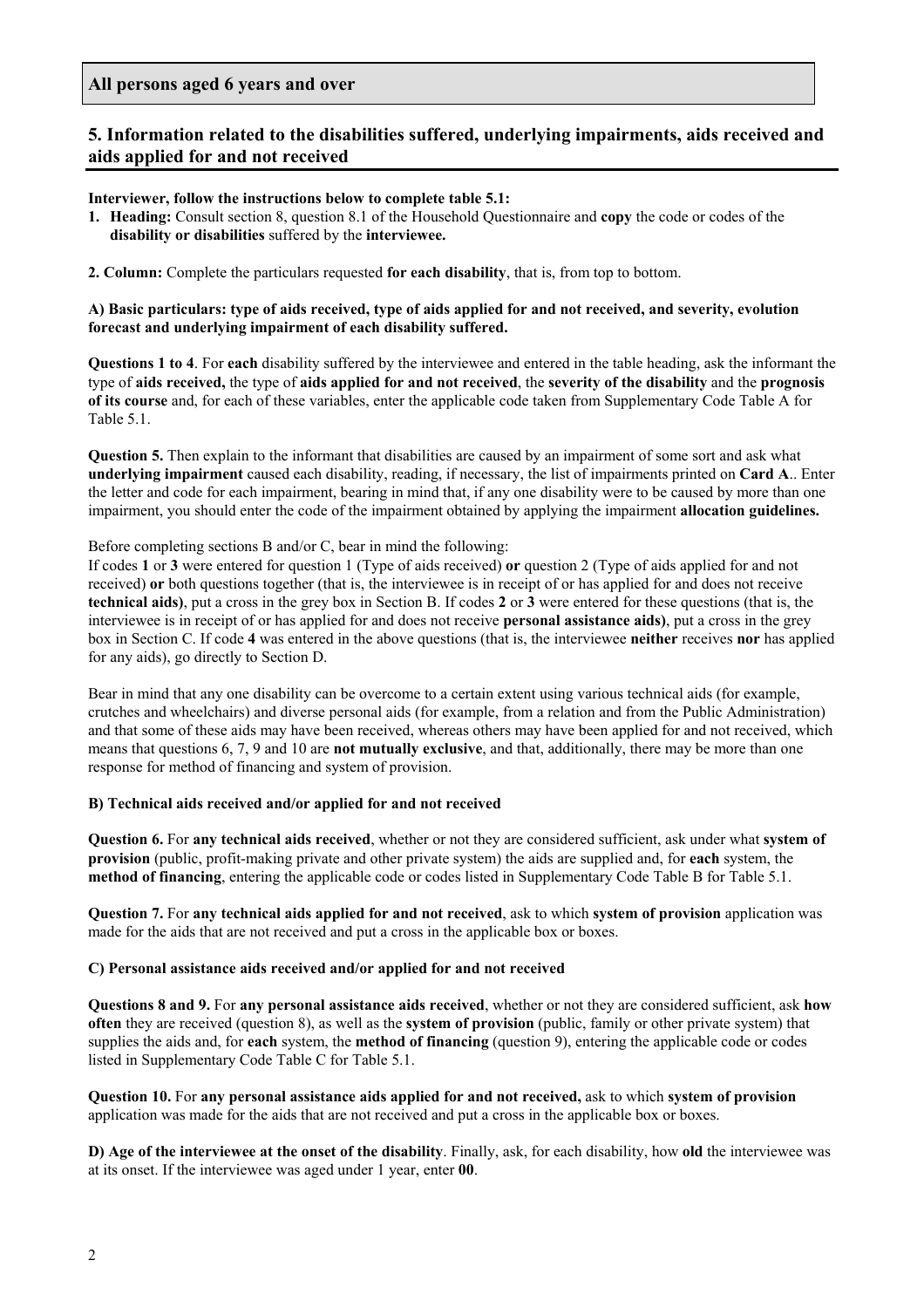| Type of aids received<br>(If the interviewee)<br>receives an aid, even if<br>considered insufficient,<br>enter YES it is received                                                                                                                         | Type of aids applied for<br>and not received                                                                                                                                                                                                 | Severity of the disability:<br>Difficulty in doing each<br>activity <b>using</b> aids, if any are<br>received   | <b>Evolution forecast of the</b><br>disability                                                                                                         |
|-----------------------------------------------------------------------------------------------------------------------------------------------------------------------------------------------------------------------------------------------------------|----------------------------------------------------------------------------------------------------------------------------------------------------------------------------------------------------------------------------------------------|-----------------------------------------------------------------------------------------------------------------|--------------------------------------------------------------------------------------------------------------------------------------------------------|
| 1. Technical aids only<br>(adaptations,<br>prostheses,<br>wheelchairs, etc.)<br>2. Personal assistance<br>aids only (physical<br>help, supervision of<br>tasks, etc.)<br>3. Technical aids and<br>personal assistance<br>4. Receives no aid<br>whatsoever | 1. Technical aids only<br>(adaptations, prostheses,<br>wheelchairs, etc.)<br>2. Personal assistance aids<br>only (physical help,<br>supervision of tasks,<br>etc.)<br>3. Technical aids and<br>personal assistance<br>4. Applied for no aids | 1. No difficulty<br>2. Moderate difficulty<br>3. Severe difficulty<br>Unable to carry out the<br>4.<br>activity | 1. It is recoverable<br>2. It can get better but with<br>restrictions<br>3. It is stable<br>4. It can get worse<br>5. Evolution forecast is<br>unknown |

 $\overline{\phantom{0}}$ 

**Code Table A: type of aids received, type of aids applied for and not received, severity and evolution forecast of the disability**

# **Code Table B: Method of financing for the technical aids received**

| <b>Method of financing</b>                                                        |
|-----------------------------------------------------------------------------------|
| 1. Free of charge                                                                 |
| 2. Direct payment (payment by the individual and/or private<br>insurance schemes) |
| 3. Combined payment (public and private)                                          |

# **Code Table C: Frequency of and method of financing for the personal assistance aids received**

| Frequency with which personal assistance aids<br>are received | <b>Method of financing</b>                  |
|---------------------------------------------------------------|---------------------------------------------|
| 1. Permanently                                                | Free of charge<br>$\mathbf{I}$ .            |
| Often                                                         | Direct payment (payment by the individual   |
| Occasionally<br>3.                                            | and/or private insurance schemes)           |
| Seldom                                                        | Combined payment (public and private)<br>3. |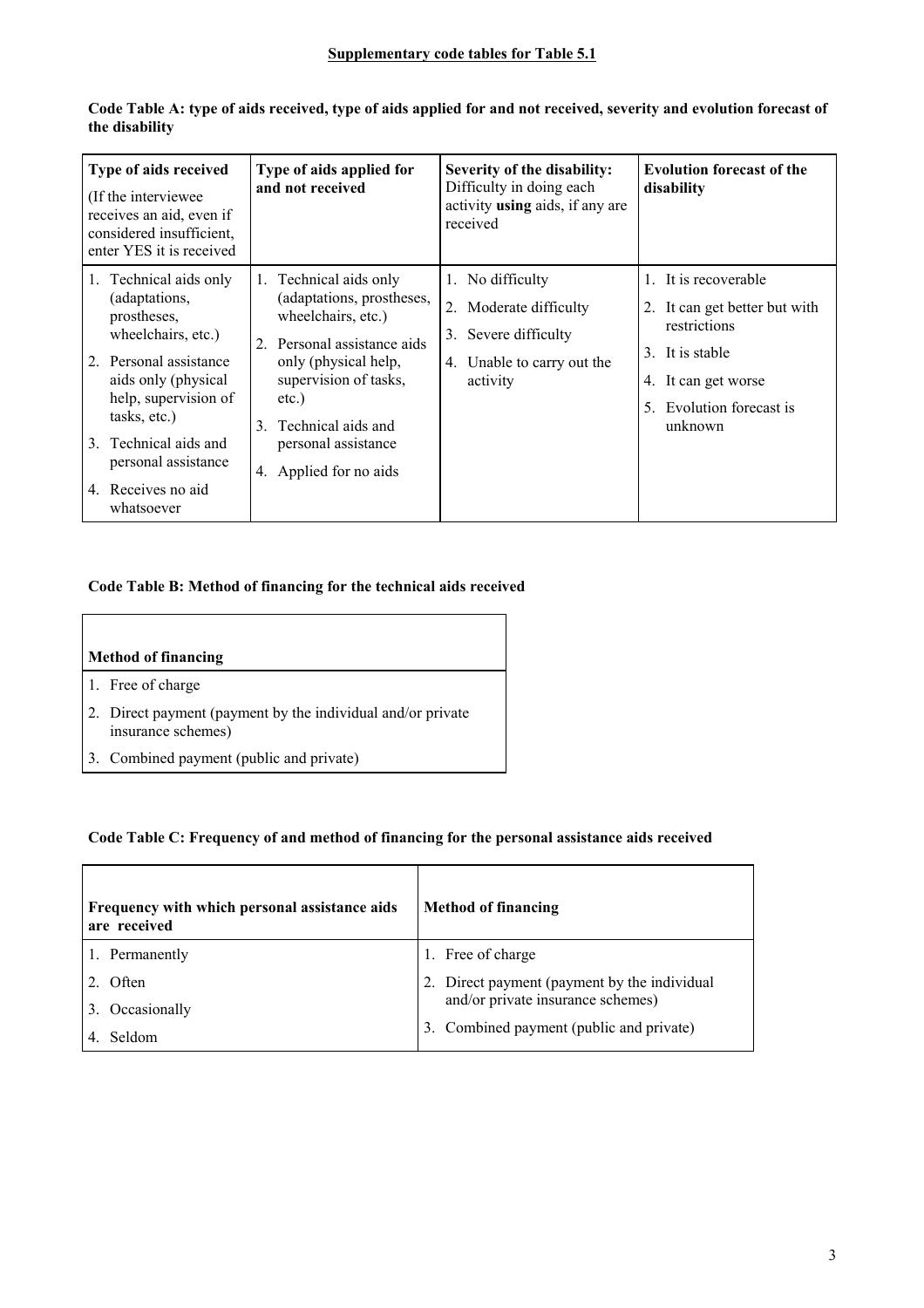**5.1. Disabilities suffered by the interviewee: severity, evolution forecast and underlying impairment each disability and technical aids and personal assistance aids received and/or applied for and not received**

| <b>Disabilities</b>                                                                                            | 1       | $\mathbf{2}$ |
|----------------------------------------------------------------------------------------------------------------|---------|--------------|
| <b>Particulars</b>                                                                                             | 1  1  1 | 1  1  1      |
| A) Basic particulars                                                                                           |         |              |
|                                                                                                                |         |              |
| 2. Type of aids applied for and not received                                                                   |         |              |
|                                                                                                                |         |              |
|                                                                                                                |         |              |
| 5. Underlying impairment (enter impairment and code)_______                                                    |         |              |
|                                                                                                                | LLL     | LIL          |
| B) Technical aids received and/or applied for and not<br>received                                              |         |              |
| 6. Method of financing for the technical aids received under<br>each system of provision                       |         |              |
|                                                                                                                |         |              |
|                                                                                                                |         |              |
|                                                                                                                |         |              |
| 7. System of provision from which the technical aids applied for<br>and not received were requested            |         |              |
|                                                                                                                | 1       | 1            |
|                                                                                                                | 2       | 2            |
|                                                                                                                | 3       | 3            |
| C) Personal assistance aids received and/or applied for and<br>not received                                    |         |              |
| 8. Frequency of the personal assistance aids received                                                          |         |              |
| 9. Method of financing for the personal assistance aids received<br>under each system of provision             |         |              |
|                                                                                                                |         |              |
|                                                                                                                |         |              |
|                                                                                                                |         |              |
| 10. System of provision from which the personal assistance aids<br>applied for and not received were requested |         |              |
|                                                                                                                | 1       | 1            |
|                                                                                                                | 2       | 2            |
|                                                                                                                | 3       | 3            |
| D) Age at the onset of the disability                                                                          | LLL     | $L$ $L$      |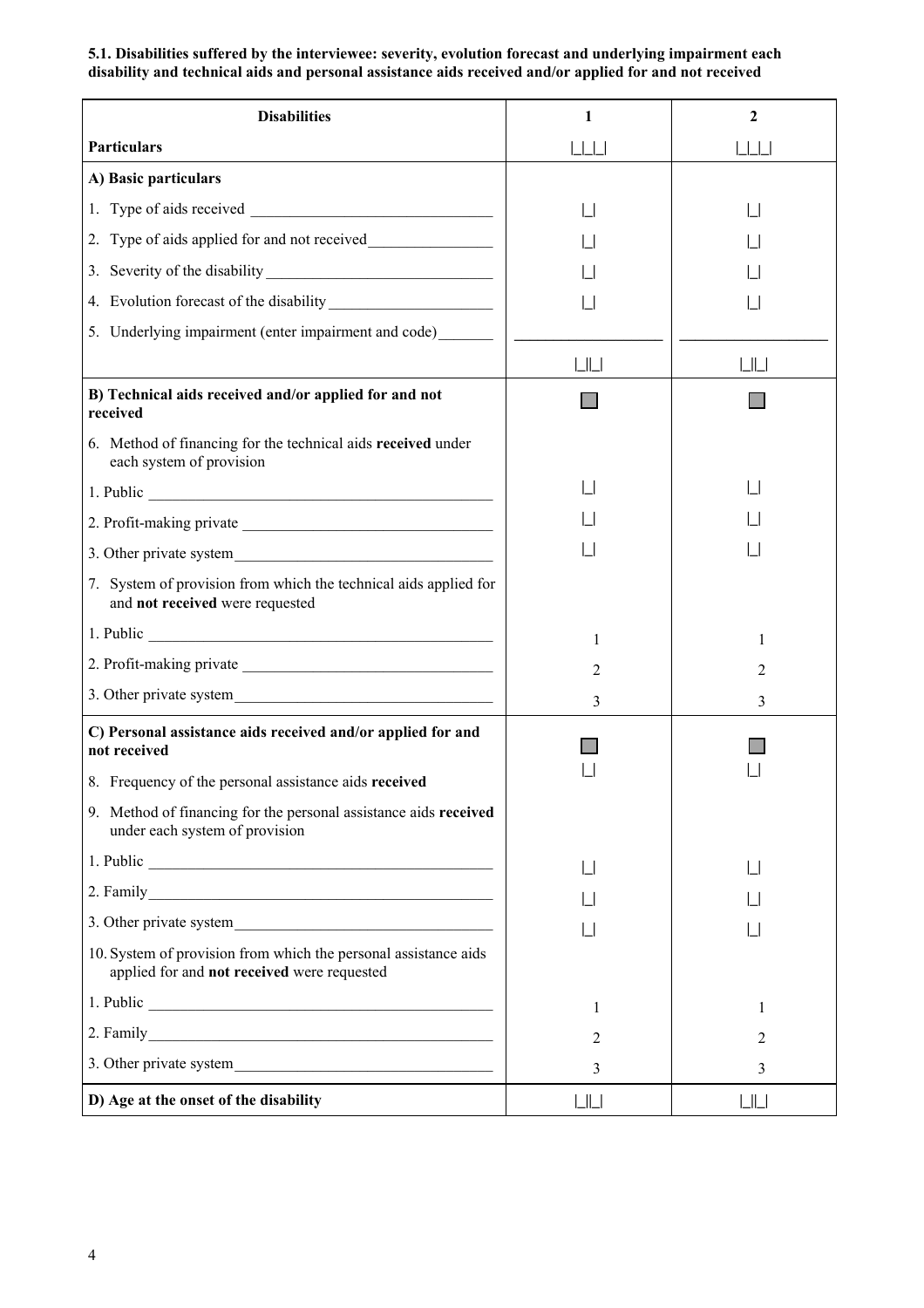| $\mathbf{3}$                                                   | $\overline{\mathbf{4}}$                                        | $\overline{\mathbf{5}}$                                        | $\boldsymbol{6}$                                               |
|----------------------------------------------------------------|----------------------------------------------------------------|----------------------------------------------------------------|----------------------------------------------------------------|
|                                                                |                                                                | $\boxed{\underline{\qquad }}\underline{\qquad \qquad }$        | $\boxed{\underline{\qquad }}$                                  |
|                                                                |                                                                |                                                                |                                                                |
| $\mathop{\Box}$                                                | $\mathop{\Box}$                                                | $\mathop{\Box}$                                                | $\mathop{\Box}$                                                |
| $\mathop{\Box}$                                                | $\mathop{\Box}$                                                | $\mathop{\Box}$                                                | $\mathop{\Box}$                                                |
| $\Box$                                                         | $\mathop{\Box}$                                                | $\mathop{\Box}$                                                | $\mathop{\Box}$                                                |
| $\mathop{\Box}$                                                | $\mathop{\Box}$                                                | $\mathop{\Box}$                                                | $\mathop{\Box}$                                                |
|                                                                |                                                                |                                                                |                                                                |
| $\mathop{\hbox{\rm L}}\nolimits\mathop{\hbox{\rm L}}\nolimits$ | $\mathop{\hbox{\rm L}}\nolimits\mathop{\hbox{\rm L}}\nolimits$ | $\mathop{\hbox{\rm L}}\nolimits\mathop{\hbox{\rm L}}\nolimits$ | $\mathop{\Box}\mathop{\Box}$                                   |
| $\mathcal{L}_{\mathcal{A}}$                                    | $\mathcal{C}^{\mathcal{A}}$                                    | $\mathcal{L}_{\mathcal{A}}$                                    | $\overline{\phantom{a}}$                                       |
|                                                                |                                                                |                                                                |                                                                |
| $\mathop{\Box}$                                                | $\mathop{\Box}$                                                | $\mathop{\Box}$                                                | $\mathop{\Box}$                                                |
| $\mathop{\Box}$                                                | $\mathop{\Box}$                                                | $\mathop{\Box}$                                                | $\mathop{\Box}$                                                |
| $\mathop{\Box}$                                                | $\mathop{\Box}$                                                | $\mathop{\Box}$                                                | $\mathop{\Box}$                                                |
|                                                                |                                                                |                                                                |                                                                |
|                                                                |                                                                |                                                                |                                                                |
| $\,1$                                                          | $\,1\,$                                                        | $\,1\,$                                                        | $\,1$                                                          |
| $\overline{c}$                                                 | $\sqrt{2}$                                                     | $\sqrt{2}$                                                     | $\overline{c}$                                                 |
| $\overline{\mathbf{3}}$                                        | $\overline{3}$                                                 | $\overline{\mathbf{3}}$                                        | $\overline{\mathbf{3}}$                                        |
| $\Box$                                                         |                                                                | $\Box$                                                         | П                                                              |
| $\Box$                                                         | $\Box$                                                         | $\Box$                                                         | $\mathop{\Box}$                                                |
|                                                                |                                                                |                                                                |                                                                |
|                                                                |                                                                |                                                                |                                                                |
| $\mathop{\Box}$                                                | $\mathop{\Box}$                                                | $\mathop{\Box}$                                                | $\mathop{\Box}$                                                |
| $\mathop{\Box}$                                                | $\mathop{\Box}$                                                | $\mathop{\Box}$                                                | $\mathop{\Box}$                                                |
| $\mathop{\Box}$                                                | $\mathop{\Box}$                                                | $\mathop{\Box}$                                                | $\mathop{\Box}$                                                |
|                                                                |                                                                |                                                                |                                                                |
| $\,1\,$                                                        | $\,1\,$                                                        | $\,1\,$                                                        | $\,1$                                                          |
| $\overline{c}$                                                 | $\sqrt{2}$                                                     | $\sqrt{2}$                                                     | $\overline{c}$                                                 |
| $\overline{\mathbf{3}}$                                        | $\overline{\mathbf{3}}$                                        | $\overline{\mathbf{3}}$                                        | $\overline{3}$                                                 |
| $\mathop{\hbox{\rm L}}\nolimits\mathop{\hbox{\rm L}}\nolimits$ | $\mathop{\hbox{\rm L}}\nolimits\mathop{\hbox{\rm L}}\nolimits$ | $\mathop{\hbox{\rm L}}\nolimits\mathop{\hbox{\rm L}}\nolimits$ | $\mathop{\hbox{\rm L}}\nolimits\mathop{\hbox{\rm L}}\nolimits$ |

**5.1. Disabilities suffered by the interviewee: severity, evolution forecast and underlying impairment each disability and technical aids and personal assistance aids received and/or applied for and not received**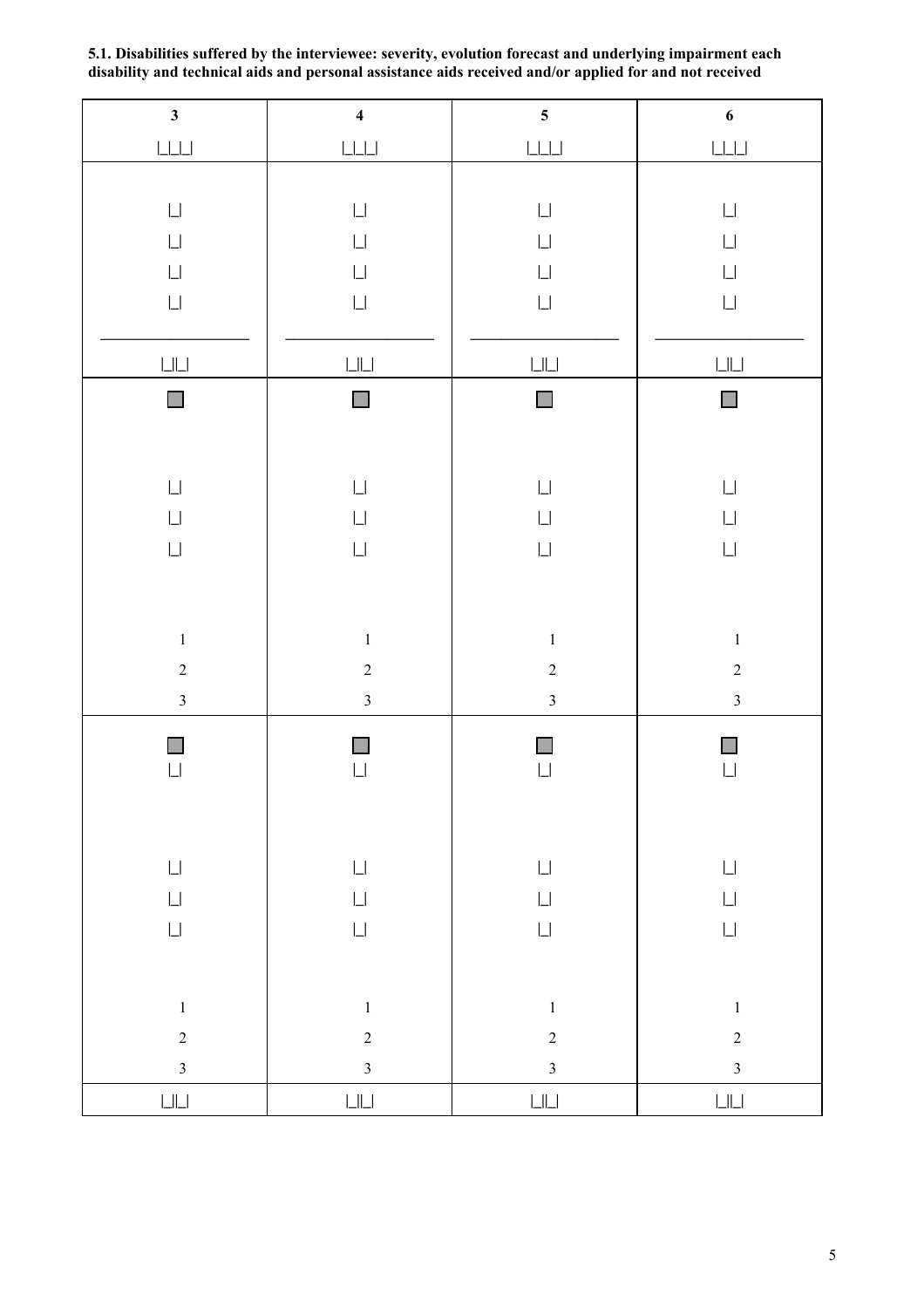**5.1. Disabilities suffered by the interviewee: severity, evolution forecast and underlying impairment each disability and technical aids and personal assistance aids received and/or applied for and not received** (continued)

| <b>Disabilities</b>                                                                                                                                                                                                            | 7                 | 8                      |
|--------------------------------------------------------------------------------------------------------------------------------------------------------------------------------------------------------------------------------|-------------------|------------------------|
| <b>Particulars</b>                                                                                                                                                                                                             | $\Box$            | $\vert \vert \vert$    |
| A) Basic particulars                                                                                                                                                                                                           |                   |                        |
|                                                                                                                                                                                                                                |                   |                        |
| 2. Type of aids applied for and not received                                                                                                                                                                                   |                   |                        |
|                                                                                                                                                                                                                                |                   |                        |
|                                                                                                                                                                                                                                |                   |                        |
| 5. Underlying impairment (enter impairment and code)                                                                                                                                                                           |                   |                        |
|                                                                                                                                                                                                                                | $\lfloor \rfloor$ | $\mathsf{L}\mathsf{L}$ |
| B) Technical aids received and/or applied for and not<br>received                                                                                                                                                              |                   |                        |
| 6. Method of financing for the technical aids received under<br>each system of provision                                                                                                                                       |                   |                        |
|                                                                                                                                                                                                                                |                   |                        |
|                                                                                                                                                                                                                                |                   |                        |
|                                                                                                                                                                                                                                |                   |                        |
| 7. System of provision from which the technical aids applied for<br>and not received were requested                                                                                                                            |                   |                        |
| 1. Public contract to the contract of the contract of the contract of the contract of the contract of the contract of the contract of the contract of the contract of the contract of the contract of the contract of the cont | 1                 | 1                      |
|                                                                                                                                                                                                                                | $\overline{2}$    | 2                      |
|                                                                                                                                                                                                                                | 3                 | 3                      |
| C) Personal assistance aids received and/or applied for and<br>not received                                                                                                                                                    |                   |                        |
| 8. Frequency of the personal assistance aids received                                                                                                                                                                          |                   |                        |
| 9. Method of financing for the personal assistance aids received<br>under each system of provision.                                                                                                                            |                   |                        |
|                                                                                                                                                                                                                                |                   |                        |
|                                                                                                                                                                                                                                |                   |                        |
|                                                                                                                                                                                                                                |                   |                        |
| 10. System of provision from which the personal assistance aids<br>applied for and not received were requested                                                                                                                 |                   |                        |
|                                                                                                                                                                                                                                | 1                 | 1                      |
|                                                                                                                                                                                                                                | 2                 | 2                      |
|                                                                                                                                                                                                                                | 3                 | 3                      |
| D) Age at the onset of the disability                                                                                                                                                                                          | LШ                | $L$   $L$              |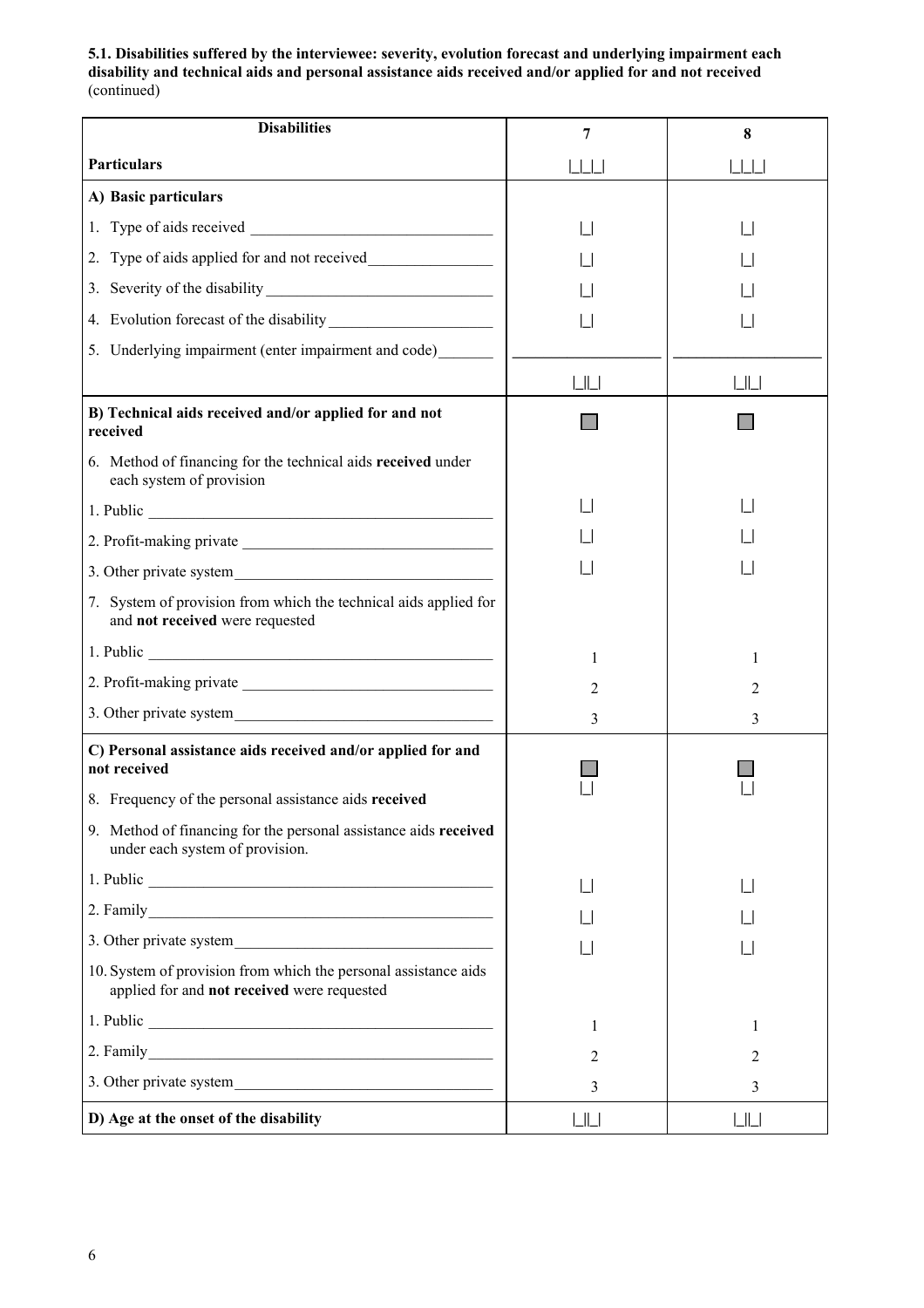| $\overline{9}$                                                 | ${\bf 10}$                                                     | ${\bf 11}$                                                     | $12$                                                           |
|----------------------------------------------------------------|----------------------------------------------------------------|----------------------------------------------------------------|----------------------------------------------------------------|
| $\boxed{\underline{\qquad }}$                                  |                                                                |                                                                | $\boxed{\underline{\qquad }}$                                  |
|                                                                |                                                                |                                                                |                                                                |
| $\mathop{\Box}$                                                | $\mathop{\Box}$                                                | $\mathop{\Box}$                                                | $\mathop{\Box}$                                                |
| $\mathop{\Box}$                                                | $\mathop{\Box}$                                                | $\mathop{\Box}$                                                | $\mathop{\Box}$                                                |
| $\mathop{\Box}$                                                | $\mathop{\Box}$                                                | $\mathop{\Box}$                                                | $\mathop{\Box}$                                                |
| $\mathop{\Box}$                                                | $\mathop{\Box}$                                                | $\mathop{\Box}$                                                | $\mathop{\Box}$                                                |
|                                                                |                                                                |                                                                |                                                                |
| $\mathop{\hbox{\rm L}}\nolimits\mathop{\hbox{\rm L}}\nolimits$ | $\mathop{\hbox{\rm L}}\nolimits\mathop{\hbox{\rm L}}\nolimits$ | $\mathop{\hbox{\rm L}}\nolimits\mathop{\hbox{\rm L}}\nolimits$ | $\mathop{\hbox{\rm L}}\nolimits\mathop{\hbox{\rm L}}\nolimits$ |
| $\Box$                                                         | $\mathcal{L}_{\mathcal{A}}$                                    | П                                                              | $\Box$                                                         |
|                                                                |                                                                |                                                                |                                                                |
|                                                                |                                                                |                                                                |                                                                |
| $\mathop{\Box}$                                                | $\mathop{\Box}$                                                | $\mathop{\Box}$                                                | $\Box$                                                         |
| $\mathop{\Box}$                                                | $\mathop{\Box}$                                                | $\mathop{\Box}$                                                | $\mathop{\Box}$                                                |
| $\mathop{\Box}$                                                | $\mathop{\Box}$                                                | $\mathop{\Box}$                                                | $\mathop{\Box}$                                                |
|                                                                |                                                                |                                                                |                                                                |
|                                                                |                                                                |                                                                |                                                                |
| $\,1$                                                          | $\,1\,$                                                        | $\,1$                                                          | $\,1$                                                          |
| $\overline{c}$                                                 | $\sqrt{2}$                                                     | $\sqrt{2}$                                                     | $\overline{c}$                                                 |
| $\overline{\mathbf{3}}$                                        | $\overline{\mathbf{3}}$                                        | $\overline{\mathbf{3}}$                                        | $\overline{\mathbf{3}}$                                        |
| $\Box$                                                         |                                                                |                                                                | $\Box$                                                         |
| $\mathop{\Box}$                                                | $\Box$                                                         |                                                                | $\mathop{\Box}$                                                |
|                                                                |                                                                |                                                                |                                                                |
|                                                                |                                                                |                                                                |                                                                |
| $\mathop{\Box}$                                                | $\mathop{\Box}$                                                | $\mathop{\Box}$                                                | $\mathop{\Box}$                                                |
| $\mathop{\Box}$                                                | $\mathop{\Box}$                                                | $\mathop{\Box}$                                                | $\mathop{\Box}$                                                |
| $\mathop{\Box}$                                                | $\mathop{\Box}$                                                | $\Box$                                                         | $\mathop{\Box}$                                                |
|                                                                |                                                                |                                                                |                                                                |
| $\,1$                                                          | $\,1\,$                                                        | $\,1\,$                                                        | $\,1$                                                          |
| $\overline{c}$                                                 | $\overline{c}$                                                 | $\sqrt{2}$                                                     | $\overline{c}$                                                 |
| $\overline{\mathbf{3}}$                                        | $\overline{3}$                                                 | $\overline{\mathbf{3}}$                                        | $\overline{3}$                                                 |
| $\boxed{\phantom{1}}$                                          | $\Box \Box$                                                    | $\boxed{\phantom{1}}$                                          | LLL                                                            |

**5.1. Disabilities suffered by the interviewee: severity, evolution forecast and underlying impairment each disability and technical aids and personal assistance aids received and/or applied for and not received**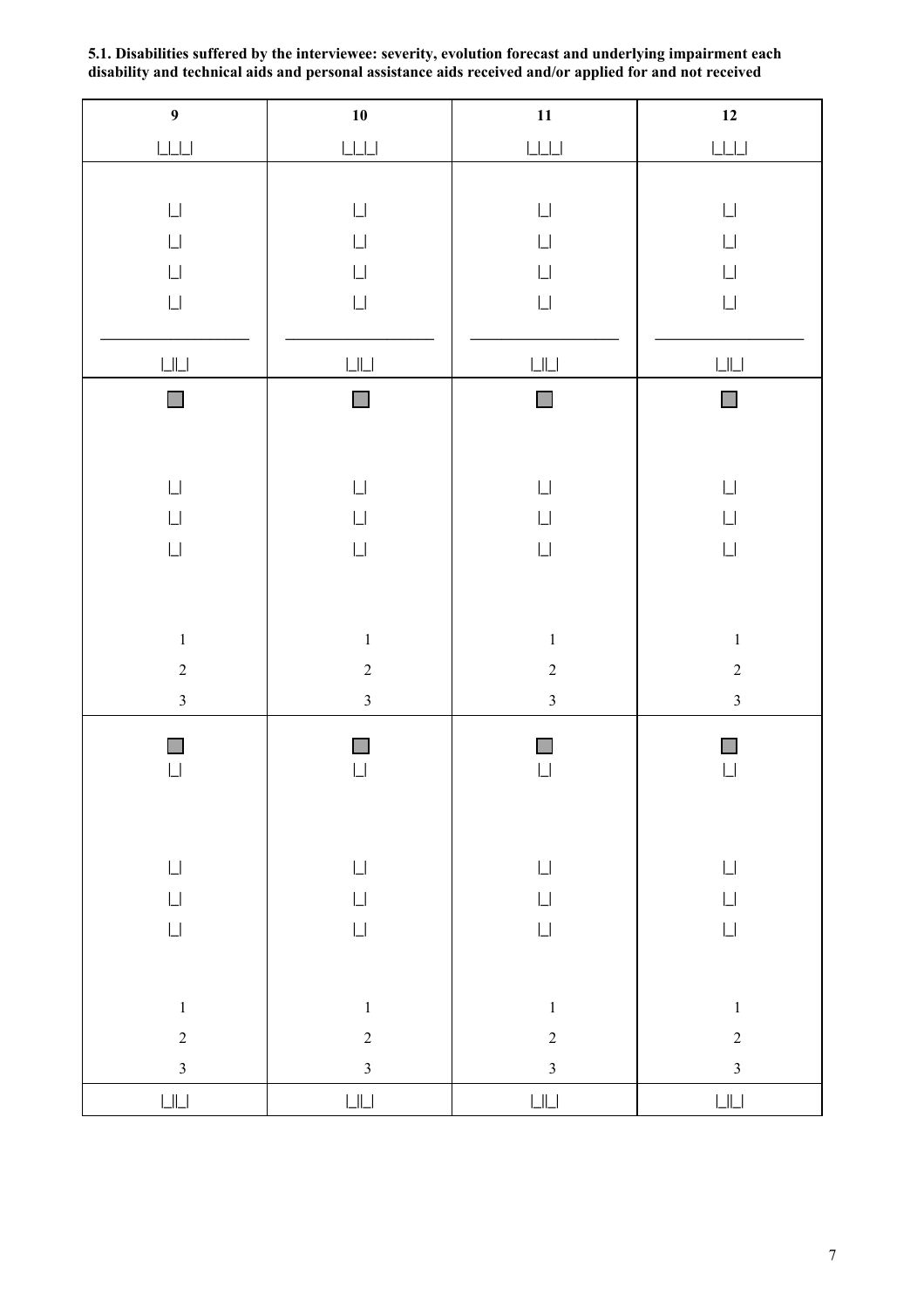**5.1. Disabilities suffered by the interviewee: severity, evolution forecast and underlying impairment each disability and technical aids and personal assistance aids received and/or applied for and not received (**continued)

| <b>Disabilities</b>                                                                                            | 13                | 14                  |
|----------------------------------------------------------------------------------------------------------------|-------------------|---------------------|
| <b>Particulars</b>                                                                                             | $\Box$            | $\vert \vert \vert$ |
| A) Basic particulars                                                                                           |                   |                     |
|                                                                                                                |                   |                     |
| 2. Type of aids applied for and not received                                                                   |                   |                     |
| 3. Severity of the disability                                                                                  |                   |                     |
|                                                                                                                |                   |                     |
| 5. Underlying impairment (enter impairment and code)                                                           |                   |                     |
|                                                                                                                | LIL               | L                   |
| B) Technical aids received and/or applied for and not<br>received                                              |                   |                     |
| 6. Method of financing for the technical aids received under<br>each system of provision                       |                   |                     |
|                                                                                                                |                   |                     |
|                                                                                                                |                   |                     |
|                                                                                                                |                   |                     |
| 7. System of provision from which the technical aids applied for<br>and not received were requested            |                   |                     |
| 1. Public                                                                                                      | 1                 | 1                   |
|                                                                                                                | 2                 | $\overline{c}$      |
| 3. Other private system                                                                                        | 3                 | 3                   |
| C) Personal assistance aids received and/or applied for and<br>not received                                    |                   |                     |
| 8. Frequency of the personal assistance aids received                                                          |                   |                     |
| 9. Method of financing for the personal assistance aids received<br>under each system of provision.            |                   |                     |
|                                                                                                                |                   |                     |
|                                                                                                                |                   |                     |
|                                                                                                                |                   |                     |
| 10. System of provision from which the personal assistance aids<br>applied for and not received were requested |                   |                     |
|                                                                                                                | 1                 | 1                   |
|                                                                                                                | 2                 | 2                   |
|                                                                                                                | 3                 | 3                   |
| D) Age at the onset of the disability                                                                          | $\lfloor \rfloor$ | $L$   $L$           |

**Interviewer:** Complete **question 5.2** only if **more than one impairment** was entered in Table 5.1, question 5. Underlying impairment. Otherwise, go to question 5.3.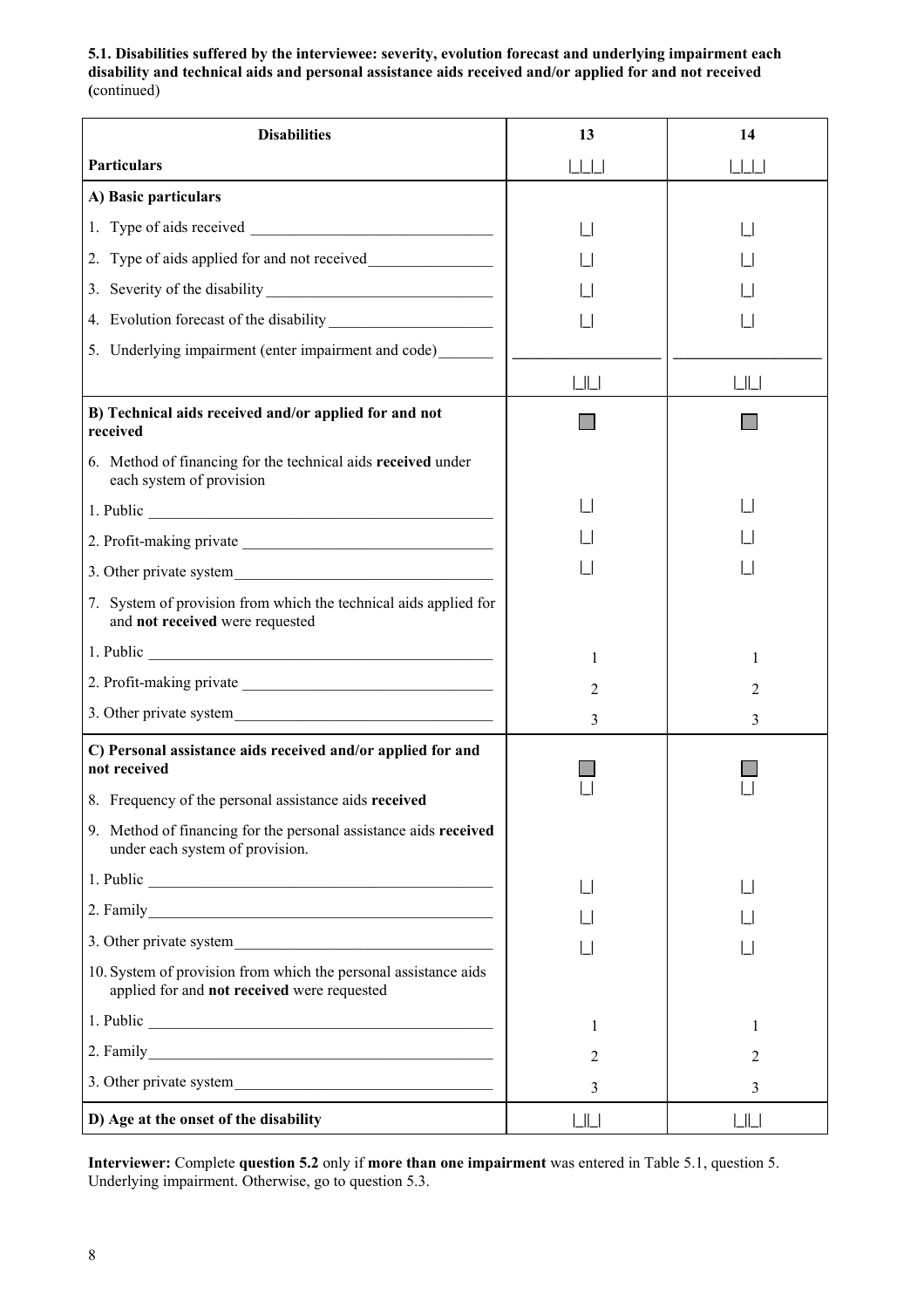| $15\phantom{.0}$                                                                                | 16                                                                                                  | ${\bf 17}$                                                                                                                                 | ${\bf 18}$                                                                                                                                 |
|-------------------------------------------------------------------------------------------------|-----------------------------------------------------------------------------------------------------|--------------------------------------------------------------------------------------------------------------------------------------------|--------------------------------------------------------------------------------------------------------------------------------------------|
| $\boxed{\underline{\qquad }}\underline{\qquad \qquad }$                                         |                                                                                                     | $\bigsqcup \bigsqcup$                                                                                                                      | $\boxed{\underline{\qquad \qquad }}$                                                                                                       |
| $\mathop{\Box}$<br>$\mathop{\Box}$<br>$\Box$<br>$\mathop{\Box}$<br>$\mathop{\Box}\mathop{\Box}$ | $\mathop{\Box}$<br>$\lfloor \rfloor$<br>$\mathop{\Box}$<br>$\mathop{\Box}$<br>$\bigsqcup \bigsqcup$ | $\mathop{\Box}$<br>$\mathop{\Box}$<br>$\mathop{\Box}$<br>$\mathop{\Box}$<br>$\mathop{\hbox{\rm L}}\nolimits\mathop{\hbox{\rm L}}\nolimits$ | $\mathop{\Box}$<br>$\mathop{\Box}$<br>$\mathop{\Box}$<br>$\mathop{\Box}$<br>$\mathop{\hbox{\rm L}}\nolimits\mathop{\hbox{\rm L}}\nolimits$ |
| П                                                                                               | П                                                                                                   | $\mathcal{L}_{\mathcal{A}}$                                                                                                                | $\Box$                                                                                                                                     |
| $\mathop{\Box}$<br>$\mathop{\Box}$<br>$\mathop{\Box}$                                           | $\mathop{\Box}$<br>$\mathop{\Box}$<br>$\mathop{\Box}$                                               | $\mathop{\Box}$<br>$\mathop{\Box}$<br>$\mathop{\Box}$                                                                                      | $\mathop{\Box}$<br>$\mathop{\Box}$<br>$\mathop{\Box}$                                                                                      |
| $\,1$                                                                                           | $\,1$                                                                                               | $\,1\,$                                                                                                                                    | $\,1$                                                                                                                                      |
| $\overline{c}$                                                                                  | $\overline{c}$                                                                                      | $\overline{c}$                                                                                                                             | $\overline{c}$                                                                                                                             |
| $\overline{\mathbf{3}}$                                                                         | $\overline{\mathbf{3}}$                                                                             | $\overline{\mathbf{3}}$                                                                                                                    | $\overline{\mathbf{3}}$                                                                                                                    |
| $\mathop{\Box}$                                                                                 | $\Box$                                                                                              | $\Box$                                                                                                                                     | $\mathop{\Box}$                                                                                                                            |
| $\mathop{\Box}$                                                                                 | $\mathop{\Box}$                                                                                     | $\mathop{\Box}$                                                                                                                            | $\mathop{\Box}$                                                                                                                            |
| $\mathop{\Box}$                                                                                 | $\mathop{\Box}$                                                                                     | $\mathop{\Box}$                                                                                                                            | $\mathop{\Box}$                                                                                                                            |
| $\mathop{\Box}$                                                                                 | $\mathop{\Box}$                                                                                     | $\mathop{\Box}$                                                                                                                            | $\mathop{\Box}$                                                                                                                            |
|                                                                                                 |                                                                                                     |                                                                                                                                            |                                                                                                                                            |
| $\,1$                                                                                           | $\,1\,$                                                                                             | $\,1$                                                                                                                                      | $\,1$                                                                                                                                      |
| $\overline{c}$<br>$\overline{\mathbf{3}}$                                                       | $\sqrt{2}$                                                                                          | $\overline{c}$<br>$\overline{3}$                                                                                                           | $\overline{c}$<br>$\overline{\mathbf{3}}$                                                                                                  |
| $\mathop{\hbox{\rm L}}\nolimits\mathop{\hbox{\rm L}}\nolimits$                                  | $\overline{3}$<br>$\mathop{\hbox{\rm L}}\nolimits\mathop{\hbox{\rm L}}\nolimits$                    | $\mathop{\hbox{\rm L}}\nolimits\mathop{\hbox{\rm L}}\nolimits$                                                                             | $\mathop{\hbox{\rm L}}\nolimits\mathop{\hbox{\rm L}}\nolimits$                                                                             |

**5.1. Disabilities suffered by the interviewee: severity, evolution forecast and underlying impairment each disability and technical aids and personal assistance aids received and/or applied for and not received**

# **5.2. What do consider to be the principal impairment?**

Principal impairment \_\_\_\_\_\_\_\_\_\_\_\_\_\_\_\_\_\_\_\_\_\_\_\_\_\_\_\_\_\_\_\_\_\_\_\_\_ **|\_|\_|**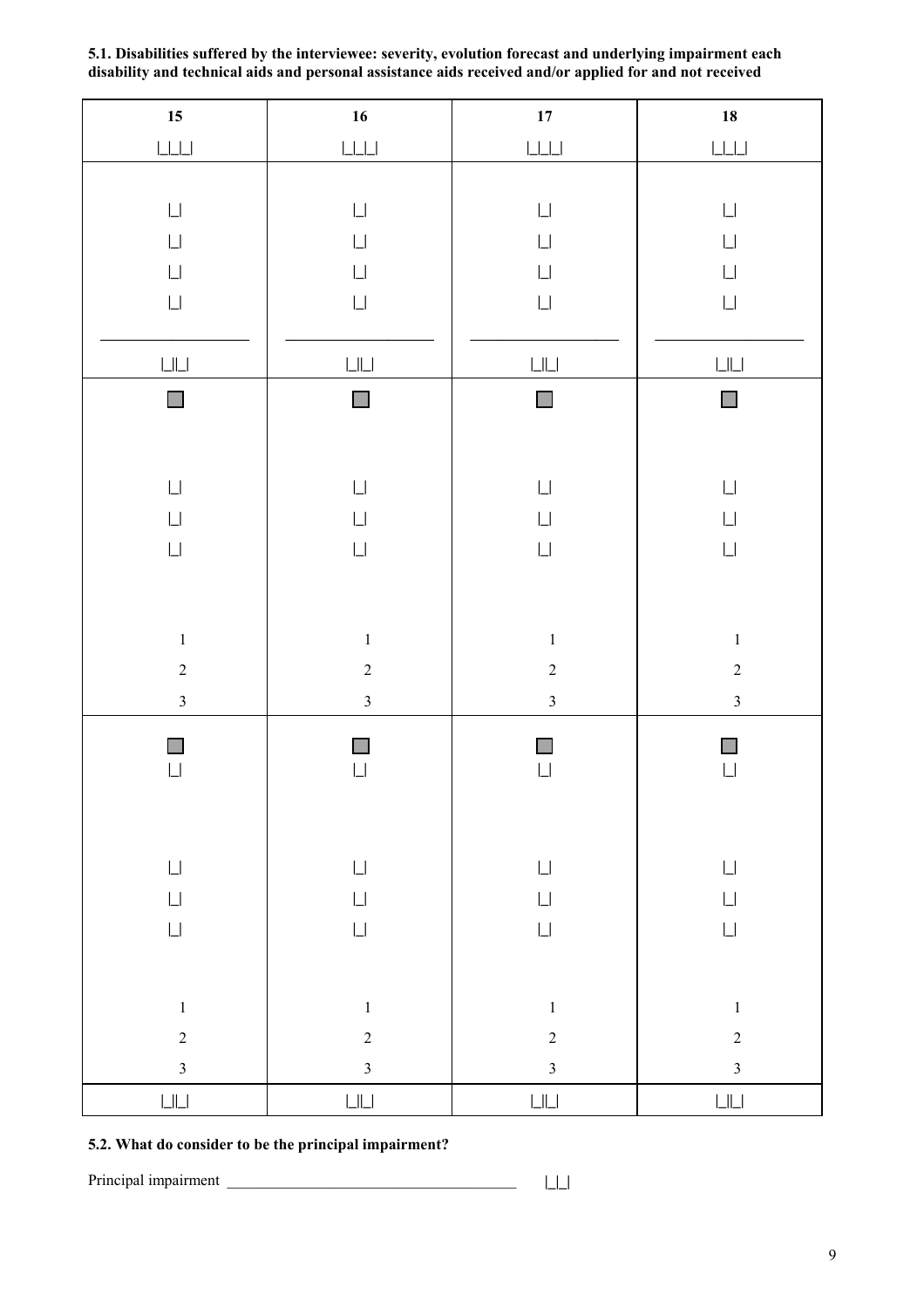## **5.3. Underlying impairments of the disabilities: cause, duration and age at the onset of the impairments Interviewer, follow the instructions below to complete Table 5.3:**

**Heading:** Consult Table 5.1 and **copy** the code or codes of the **underlying impairment or impairments** specified under question 5 in the same order. When any one impairment appears more than once, enter it **once only** and, therefore, do not repeat the **same impairment code** in the heading of this table.

**Column:** Then, for each impairment, **ask** the particulars printed in the column. For question 3, if the individual was **aged** under 1 year at the onset of the impairment, enter **00.**

| <b>Impairments</b>                                                                                                                     |                | $\mathcal{L}$ | 3      | 4           | 5  | 6  |
|----------------------------------------------------------------------------------------------------------------------------------------|----------------|---------------|--------|-------------|----|----|
| <b>Particulars</b>                                                                                                                     |                |               | $\Box$ |             |    |    |
| 1. Problem that caused the impairment                                                                                                  |                |               |        |             |    |    |
|                                                                                                                                        |                |               |        |             |    |    |
|                                                                                                                                        | $\overline{2}$ |               |        |             |    |    |
|                                                                                                                                        | 3              |               |        |             | 3  |    |
| Accident in the home                                                                                                                   | 4              |               | 4      |             |    |    |
| Leisure accident                                                                                                                       | 5              | 5             | 5      | $\varsigma$ | 5  |    |
| Work-related accident                                                                                                                  | 6              | 6             | 6      | 6           | 6  |    |
| Other accident<br><u> 1989 - Johann Barn, mars eta bainar eta industrial eta erromania eta erromania eta erromania eta erromania e</u> | 7              |               |        |             |    |    |
| Sickness not arising from work ________                                                                                                | 8              | 8             | 8      | 8           | 8  | 8  |
| Occupational disease                                                                                                                   | 9              | 9             | 9      | 9           | 9  | Q  |
| Other causes                                                                                                                           | 10             | 10            | 10     | 10          | 10 | 10 |
| 2. Duration of the impairment                                                                                                          |                |               |        |             |    |    |
| Permanent                                                                                                                              |                |               |        |             |    |    |
| Non-permanent                                                                                                                          | 6              | 6             | 6      | 6           | 6  | 6  |
| 3. Age at the onset of the impairment                                                                                                  |                |               |        |             |    |    |

| <b>Impairments</b>                     |                | $\mathbf{2}$ | 3               | 4  | 5  |    |
|----------------------------------------|----------------|--------------|-----------------|----|----|----|
| <b>Particulars</b>                     | $\Box$         |              | $\vert \ \vert$ |    |    |    |
| 1. Problem that caused the impairment  |                |              |                 |    |    |    |
|                                        | 1              |              |                 |    |    |    |
|                                        | $\overline{2}$ | 2            |                 | 2  | 2  |    |
| Road accident                          | 3              |              | 3               | 3  | 3  |    |
| Accident in the home                   | 4              | 4            | 4               | 4  | 4  |    |
| Leisure accident                       | 5              | 5            | 5               | 5  | 5  |    |
|                                        | 6              | 6            | 6               | 6  | 6  | h  |
|                                        | 7              |              |                 |    |    |    |
| Sickness not arising from work _______ | 8              | 8            | 8               | 8  | 8  | 8  |
| Occupational disease                   | 9              | 9            | 9               | 9  | 9  | 9  |
|                                        | 10             | 10           | 10              | 10 | 10 | 10 |
| 2. Duration of the impairment          |                |              |                 |    |    |    |
| Permanent                              | 1              |              |                 |    |    |    |
| Non-permanent                          | 6              | 6            | 6               | 6  | 6  | 6  |
| 3. Age at the onset of the impairment  |                |              |                 |    |    |    |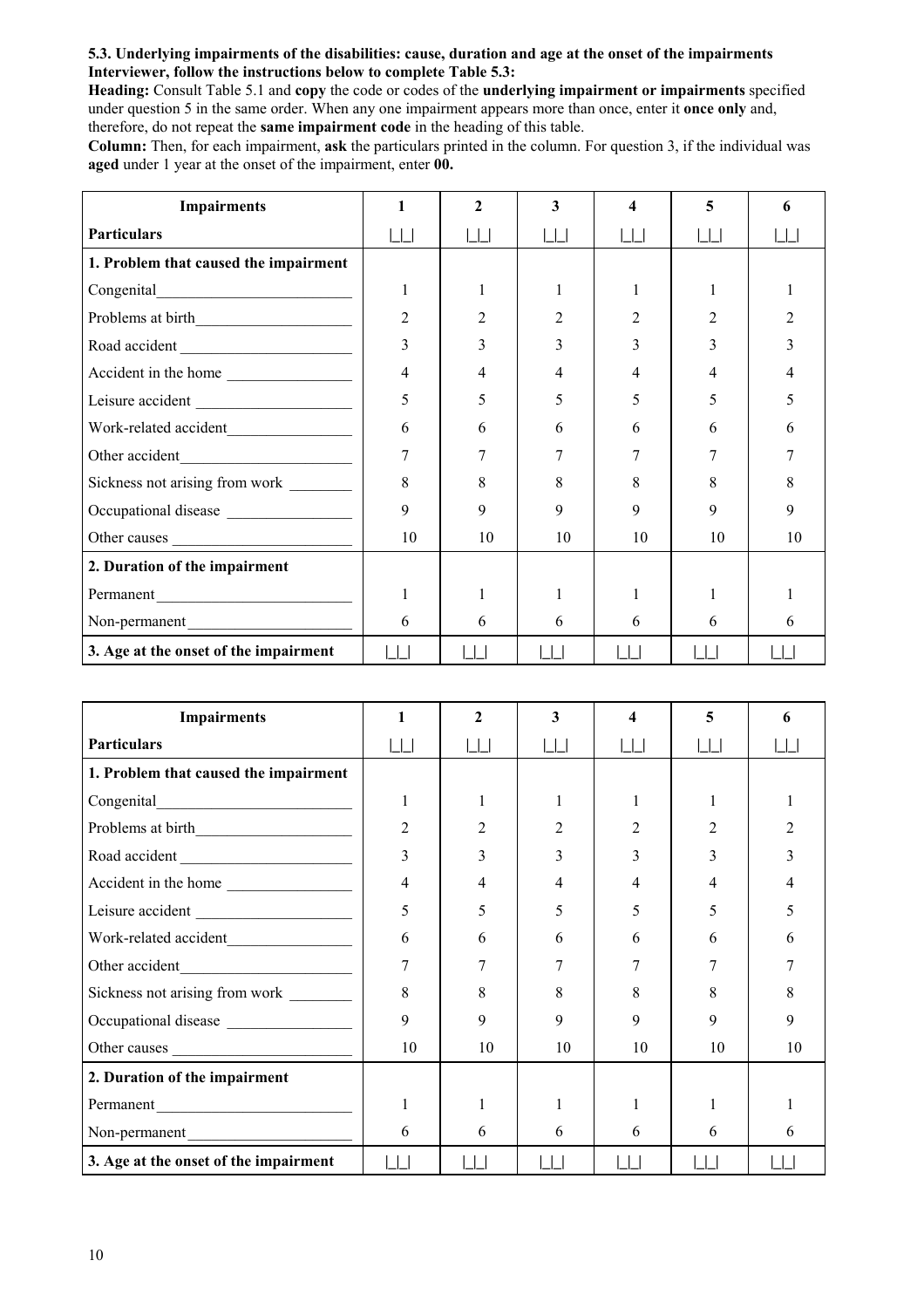## **5.4. Have you been diagnosed to have any of the following illnesses?**

|                                                                                  | YES | NO |
|----------------------------------------------------------------------------------|-----|----|
|                                                                                  | L   | 6  |
|                                                                                  | 1   | 6  |
| 3. Autism $\frac{1}{\sqrt{1-\frac{1}{2}}\left\vert \frac{1}{2}\right\vert }$     | 1   | 6  |
|                                                                                  | 1   | 6  |
| 5. Cerebral palsy                                                                | 1   | 6  |
|                                                                                  | 1   | 6  |
|                                                                                  | 1   | 6  |
| 8. AIDS                                                                          | 1   | 6  |
|                                                                                  | 1   | 6  |
| 10. Rheumatoid arthritis. Ankylosing spondylitis________________________________ | 1   | 6  |
|                                                                                  | 1   | 6  |
| 12. Amyotrophic lateral or multiple sclerosis                                    | 1   | 6  |
| 13. Myocardial infarction. Ischaemic heart disease                               | 1   | 6  |
|                                                                                  | 1   | 6  |
| 15. Dementia/Alzheimer's disease                                                 | 1   | 6  |
| 16. Parkinsonism                                                                 | 1   | 6  |
|                                                                                  |     |    |

**5.5. How many children did your mother have before you were born?** Count all the children that the interviewee's mother had before the interviewee was born, both those now living and any who have died.

| No. of children |  |  |  |
|-----------------|--|--|--|
|-----------------|--|--|--|

## **5.6. How old was your mother when you were born?**

| Under 20 years      |               |
|---------------------|---------------|
| From 20 to 29 years | $\mathcal{D}$ |
| From 30 to 34 years | 3             |
| From 35 to 39 years | 4             |
| 40 years and over   |               |

**Interviewer**: If the interviewee is **a woman and aged over 15 years** (16 or over), continue with questions 5.7 and 5.8. Otherwise, go to section 6.

**5.7. How many children and miscarriages at over 6 months of pregnancy have you had?** Count all the living or dead **children** that the interviewee has had, as well as all the **pregnancies** aborted at over 6 months of gestation. No. of children and miscarriages at over 6 months of pregnancy.

No. of children and miscarriages at over 6 months of pregnancy \_\_\_ **|\_|\_|**

**5.8. Considering all the children and/or miscarriages at over 6 months of pregnancy that you have had, how old were you when your first child was born or your first aborted at over 6 months of pregnancy?**

Age \_\_\_\_\_\_\_\_\_\_\_\_\_\_\_\_\_\_\_\_\_\_\_\_\_\_\_\_\_\_\_\_\_\_\_\_\_\_\_\_\_\_\_\_\_\_\_\_\_\_\_ **|\_|\_|**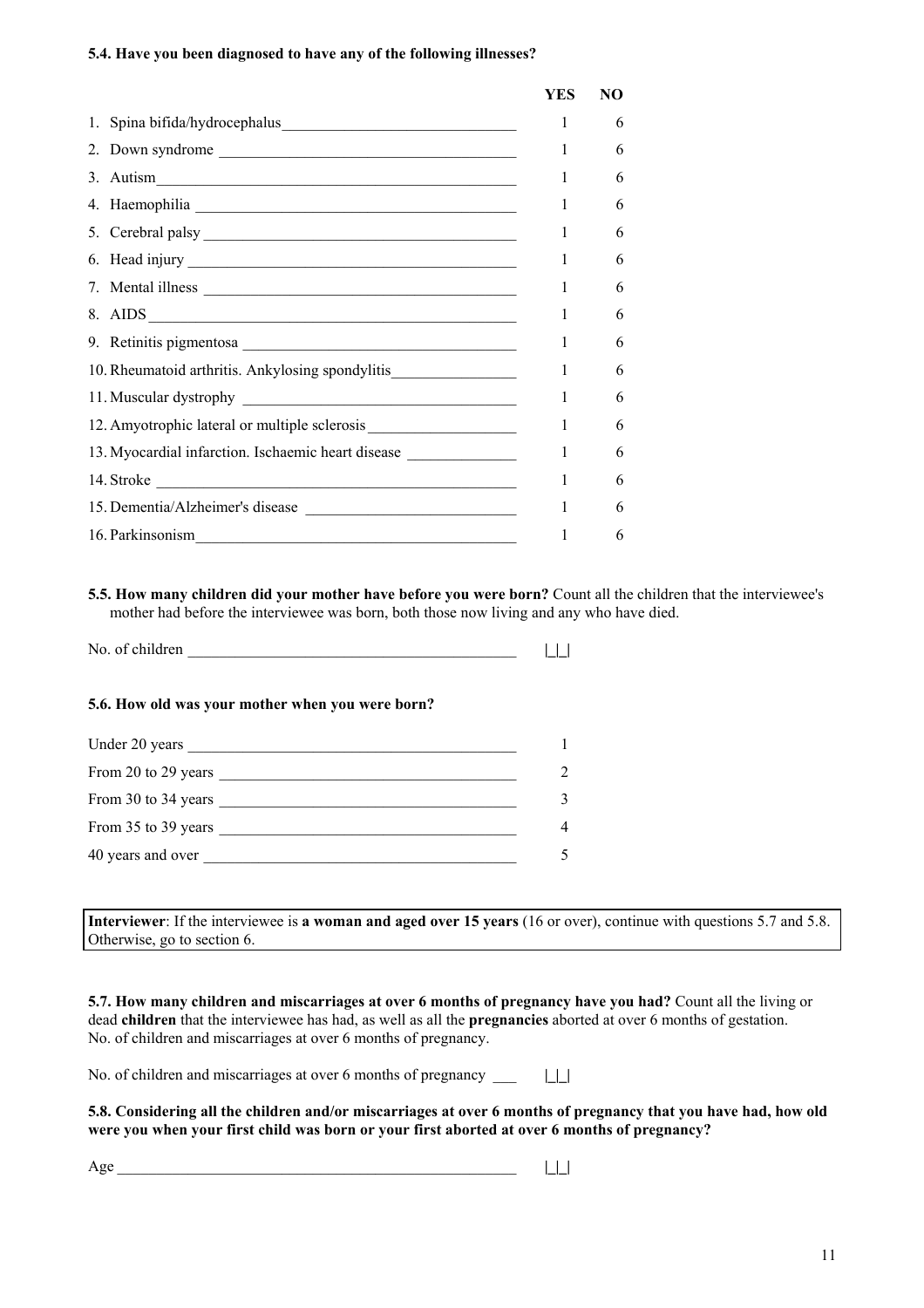**Interviewer:** Consult the type of aids **received** by the interviewee in Table 5.1, question 1.

If the individual **receives** personal assistance aids (codes 2 or 3), complete the questions in this section.

If the individual **does not receive** personal assistance aids (codes 1 or 4), go to section 7.

**6.1. Specify where the persons who provide you with personal care live**. If they are resident in the household (YES for options 1 and/or 2), consult section 6. **Particulars of the persons in the household** of the **Household Questionnaire,** and copy the order number of the person who **spends most time** caring for the interviewee for each option.

|                                                             |      | Order no.                     |
|-------------------------------------------------------------|------|-------------------------------|
| 1. In the household and are household members               |      | $YES \quad 1 \rightarrow    $ |
|                                                             | NO.  | 6                             |
| 2. In the household and are internal employees or permanent |      | YES $1 \rightarrow   \cdot  $ |
|                                                             | - NO | 6                             |
| 3. Outside the household                                    |      | YES $1 \rightarrow 11$        |
|                                                             | NΟ   | 6                             |

**Interviewer:** Provided YES is entered for option 3, go to question 6.2. Otherwise go to question 6.3.

## **6.2. Specify which persons not resident in the household provide you with care.**

|                         | YES. | NO. |                                             | YES | NO. |
|-------------------------|------|-----|---------------------------------------------|-----|-----|
| 1. Your daughter/s      |      | 6   | 8. Non-resident internal employees          |     | 6   |
| 2. Your son/s 1         |      | 6   |                                             |     | 6   |
| 3. Your father 1        |      | 6   | 10. Neighbours                              |     | 6   |
| 4. Your mother 1        |      | 6   | 11. Public Administration social services   |     | 6   |
| 5. Your daughter-in-law |      | 6   | 12. Non-public social services institutions |     | 6   |
| 6. Your son-in-law 1    |      | 6   |                                             |     |     |
| 7. Other relations      |      | 6   |                                             |     |     |

#### **6.3. If more than one person provides you with care, who is it that spends most time caring for you?**

| 1. If this person lives in the household, enter his/her order number               | $\perp$ |  |
|------------------------------------------------------------------------------------|---------|--|
| 2. If this person is not resident in the household, enter the code allocated under |         |  |
| question 6.2.                                                                      |         |  |

**Interviewer:** The remainder of the questions in this section refer to the **person who spends most time** caring for the interviewee, identified by his/her order number.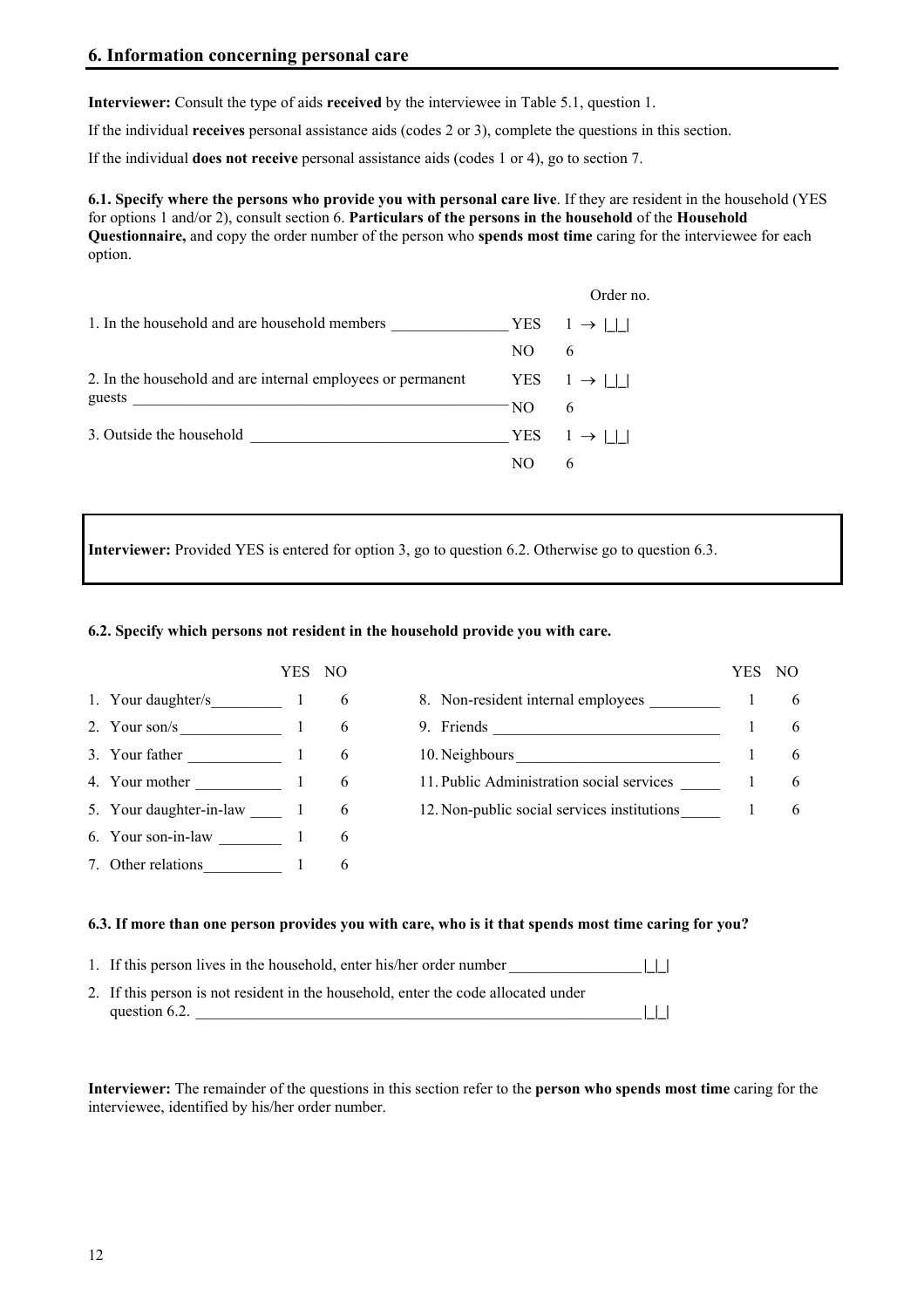## **6.4. How many hours per week do you spend on average providing this care?**

| Under 7 hours                                                                                                                                                                                                                                                                              |  |
|--------------------------------------------------------------------------------------------------------------------------------------------------------------------------------------------------------------------------------------------------------------------------------------------|--|
| From 7 to 14 hours $\frac{1}{2}$ and $\frac{1}{2}$ and $\frac{1}{2}$ and $\frac{1}{2}$ and $\frac{1}{2}$ and $\frac{1}{2}$ and $\frac{1}{2}$ and $\frac{1}{2}$ and $\frac{1}{2}$ and $\frac{1}{2}$ and $\frac{1}{2}$ and $\frac{1}{2}$ and $\frac{1}{2}$ and $\frac{1}{2}$ and $\frac{1}{$ |  |
| From 15 to 30 hours<br><u> 1989 - Andrea Stadt Britain, fransk politik amerikansk politik (</u>                                                                                                                                                                                            |  |
| From 31 to 40 hours and the state of the state of the state of the state of the state of the state of the state of the state of the state of the state of the state of the state of the state of the state of the state of the                                                             |  |
| From 41 to 60 hours                                                                                                                                                                                                                                                                        |  |
| Over 60 hours                                                                                                                                                                                                                                                                              |  |

#### **6.5. How long have you been providing this care?**

| Under 1 year      |              |
|-------------------|--------------|
| From 1 to 2 years | 2            |
| From 2 to 4 years | $\mathbf{3}$ |
| From 4 to 8 years | 4            |
| 8 years and over  |              |

**6.6. What activities or relationships have you had to cut back substantially or quit in order to be able to provide this care?** This question refers to the **carer who is resident in the household** only and the information must be provided by the carer himself/herself. Otherwise, do not complete this question.

|                                       | YES | NO |
|---------------------------------------|-----|----|
| 1. None because it is your job        |     | 6  |
| 2. Paid employment or education       |     | 6  |
| 3. Housework                          |     | 6  |
| 4. Family life                        |     | 6  |
| 5. Leisure activities and social life |     | 6  |
| 6. Other regular activities           |     | 6  |
| 7. None in particular                 |     | 6  |

#### **6.7. Do you receive any financial payment in return for providing this care?**

| Yes, regularly    |  |
|-------------------|--|
| Yes, occasionally |  |
| No, never         |  |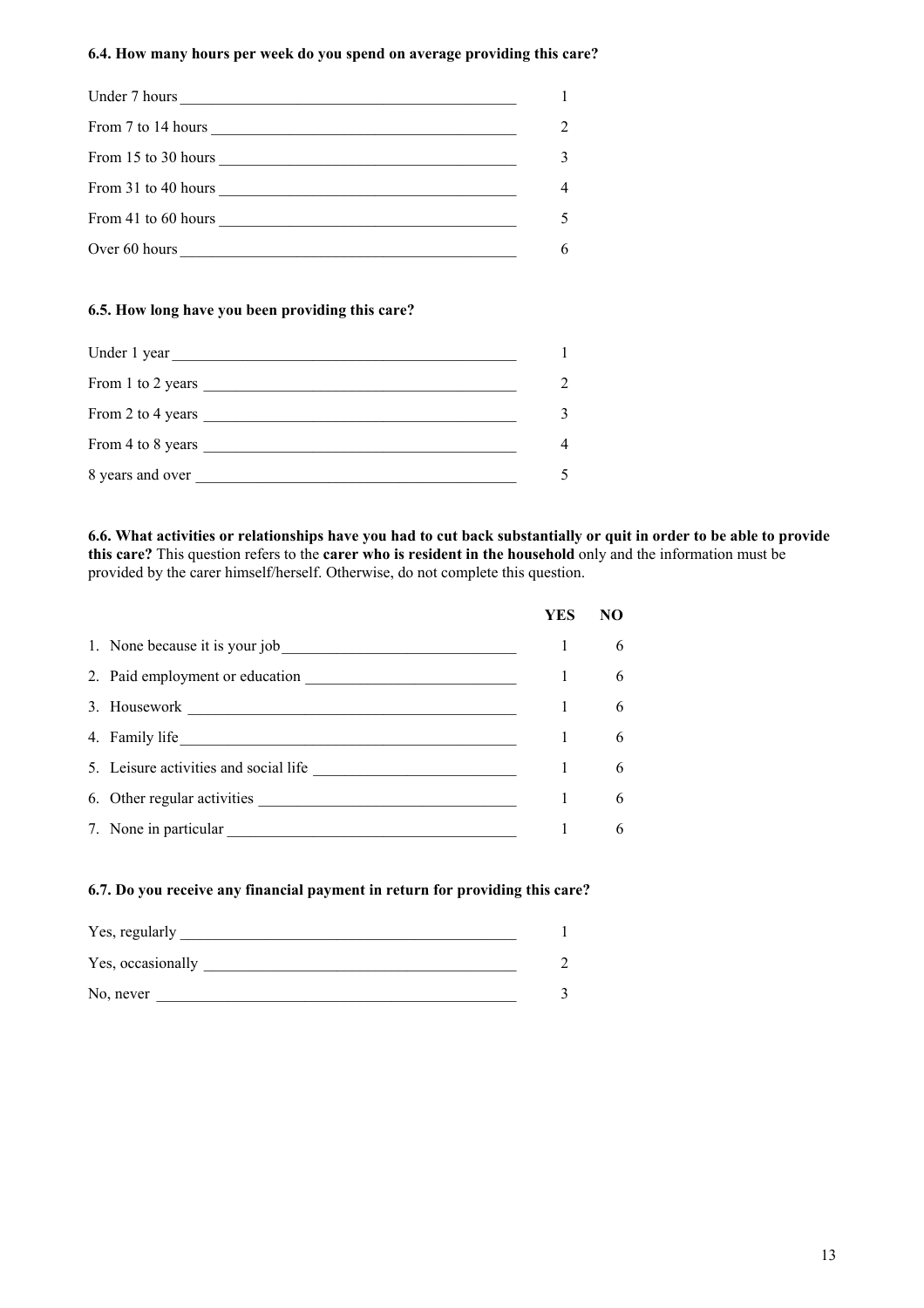# **7.1. Have you ever had to change your abode and/or place of residence as a result of suffering from a disability?**

| <b>YES</b>     |   |                         |
|----------------|---|-------------------------|
| N <sub>C</sub> | O | $\rightarrow$ go to 7.6 |

**Interviewer:** If the person has changed his/her abode and/or place of residence more than once as a result of suffering from a disability or disabilities, refer in the next question to the **first change made**.

| 7.2. Of what type was your first change you made? |   |                                              |
|---------------------------------------------------|---|----------------------------------------------|
| Change of abode within the same municipality      |   | $\rightarrow$ go to 7.5                      |
| Change of municipality within the same province   |   | province $   \cdot    \rightarrow$ go to 7.4 |
| Change of province                                | 3 | $\rightarrow$ go to 7.3                      |

## **7.3. Specify the province of residence before and after the first change you made as a result of a disability.** Enter letters and code.

| 1. Province of residence before the first change |  |
|--------------------------------------------------|--|
| 2. Province of residence after the first change  |  |

## **7.4. Specify the municipality of residence before and after the first change you made as a result of a disability.** Enter letters and code.

| 1. Municipality of residence before the first change |  |
|------------------------------------------------------|--|
| 2. Municipality of residence after the first change  |  |

## **7.5. What was the main reason behind your change of residence?**

Admission to a collective establishment for a period of over six months  $\mathcal{L}_\text{max}$  and the contract of the contract of the contract of the contract of the contract of the contract of the contract of the contract of the contract of the contract of the contract of the contract of the contrac 1

| Greater availability of health care and social resources |             |
|----------------------------------------------------------|-------------|
| Environmental reasons                                    | $\mathbf 3$ |
| Receipt of family care                                   | 4           |
| Other reasons                                            |             |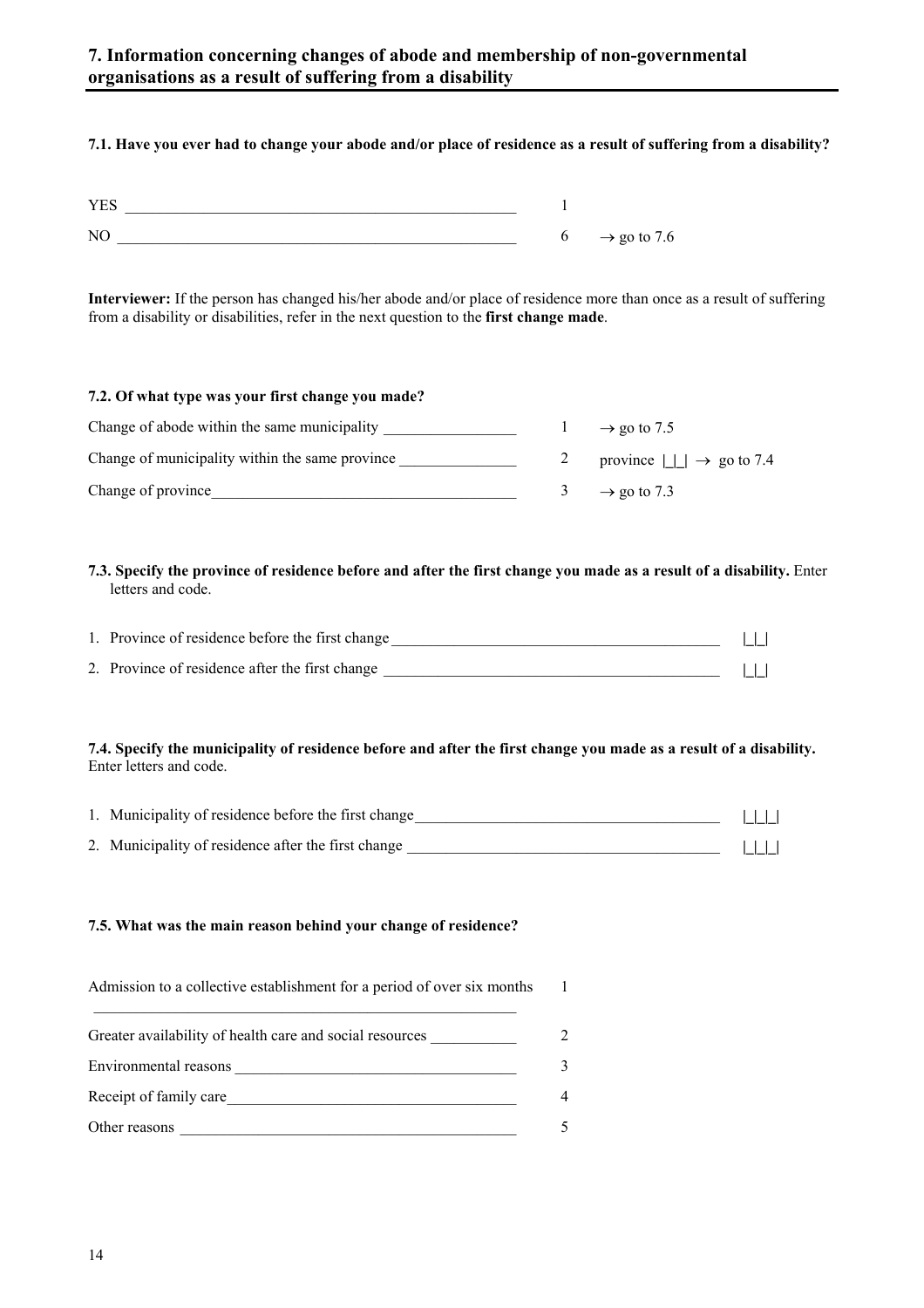**7.6 As a result of suffering from a disability, are you or your relations members of any non-governmental organisations working with the disabled?**

| VE <sup>2</sup>            |                               |
|----------------------------|-------------------------------|
| $\overline{\rm M}$<br>11 L | $\rightarrow$ go to section 8 |

#### **7.7. Specify the underlying impairment of the disability which led to your membership of one or more of these organisations.** Enter letters and code.

Underlying impairment\_\_\_\_\_\_\_\_\_\_\_\_\_\_\_\_\_\_\_\_\_\_\_\_\_\_\_\_\_\_\_\_\_\_\_\_ **|\_|\_|**

**7.8. Specify the non-governmental organisation or organisations of which you or your relations are members.** Enter letters and code.

# **8. Information concerning health care, social and financial benefits**

**Interviewer:** Remember that this entire section refers **exclusively** to services due to any of the **disabilities suffered** by the interviewee and not services due to other health-related problems, information about which is gathered in the respective section of the Health Questionnaire **(4)**.

## **8.1. As a result of suffering from a disability, have you ever received rehabilitation treatment that concluded earlier than a fortnight ago?**

| V F'<br>. <i>.</i>       |                            |
|--------------------------|----------------------------|
| $\overline{\rm M}$<br>-- | $\rightarrow$ go w.<br>o.J |

## **8.2. With regard to rehabilitation treatment concluded earlier than a fortnight ago, specify whether:**

| 1. You terminated any rehabilitation treatment                | YES.       |    |
|---------------------------------------------------------------|------------|----|
|                                                               | NO.        | -6 |
| 2. You discontinued any rehabilitation treatment indefinitely | <b>YES</b> | -1 |
|                                                               | NO.        | -6 |

#### **8.3. As a result of suffering from a disability, have you ever needed to receive one or more of the following health and/or social services in the specified periods?**

**Interviewer:** Read the classes of services and periods of time listed under question 8.4. to the informant. Then enter the responses, bearing in mind that the first two options are not exclusive.

| You have <b>needed</b> and you <b>received</b> one or more services in the<br>period |                | $\rightarrow$ go to 8.4, column 1 |
|--------------------------------------------------------------------------------------|----------------|-----------------------------------|
| You have needed and you have not received one or more services in<br>the period      |                | $\rightarrow$ go to 8.4, column 2 |
| You have <b>not needed</b> any service in the period                                 | 6 <sup>1</sup> | $\rightarrow$ go to 8.6           |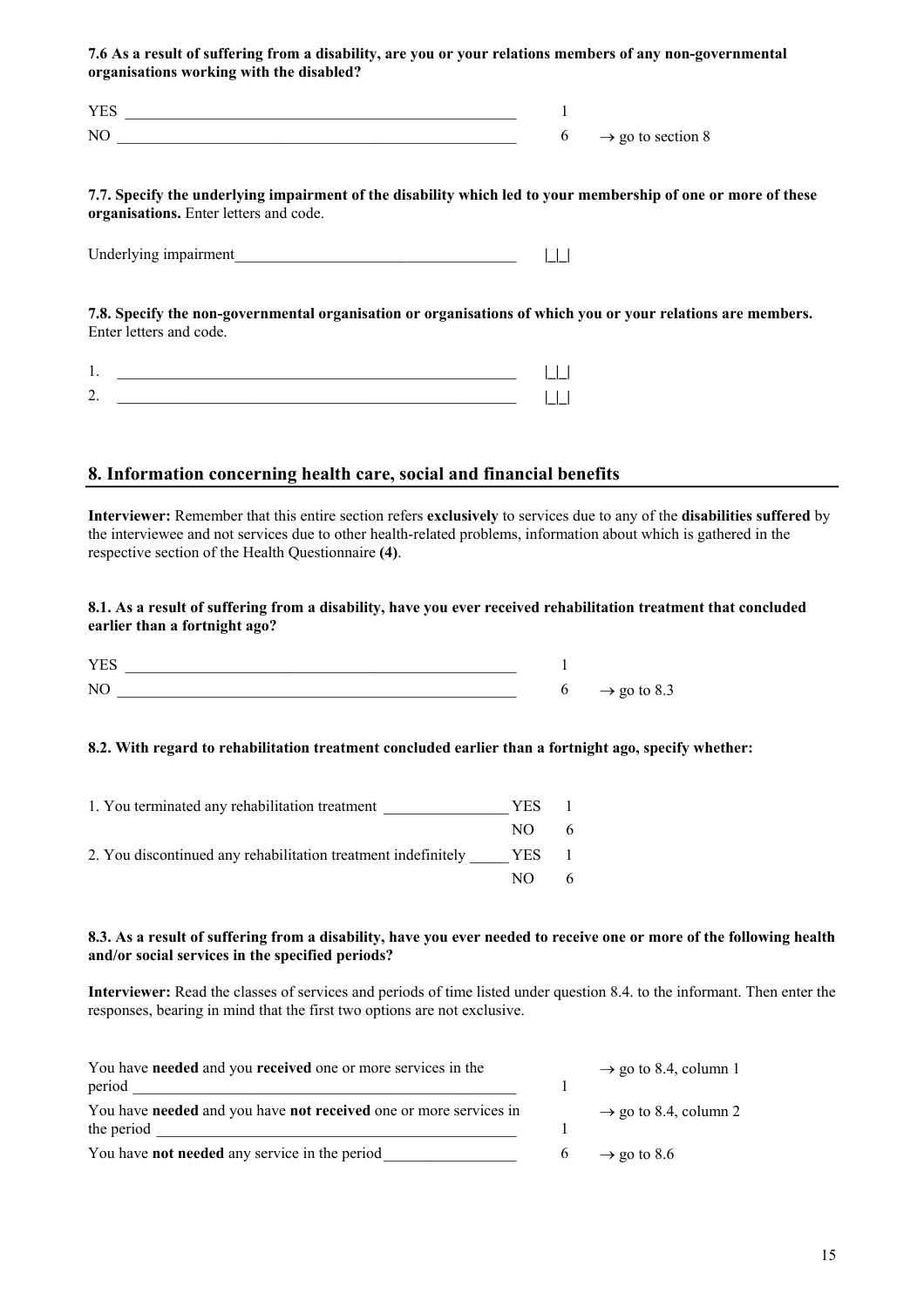**8.4. Particulars of the health and social services you have received and the method of financing, and particulars concerning the grounds on which you have not received the health and social services you require**. For each service you **have received** in the specified period, enter in the respective boxes the **number of days** during which you received the service under each method of financing. For each service you **needed** and did **not receive** in the period, enter the code of the main ground on which you did not receive the service, taking into account the order of priority of the grounds. Then, if you have received a service, go to 8.5 and if you have not received any service whatsoever, go to 8.6.

| <b>Method of financing</b>                                       |                            | 1                               |                                                                       | $\mathbf{2}$ |
|------------------------------------------------------------------|----------------------------|---------------------------------|-----------------------------------------------------------------------|--------------|
|                                                                  | You have received services |                                 | <b>Grounds for not</b><br>having received the<br>services you require |              |
| <b>Classes of health and social services</b>                     |                            |                                 |                                                                       |              |
|                                                                  | 1.Pf                       | 2. Pd                           | 3. Pc                                                                 |              |
| In the last fortnight                                            |                            |                                 |                                                                       |              |
| 1. Medical and/or nursing care (except                           | $\vert \ \vert$            | $\Box$                          | $\Box$                                                                | $\perp$      |
| 2. Diagnostic tests                                              | $\vert \ \vert$            | $\Box$                          | $\Box$                                                                |              |
| Chiropody services<br>3.                                         | $\vert \ \vert$            |                                 |                                                                       |              |
| Medical/functional rehabilitation _______<br>4.                  | $\vert \ \vert$            | $\Box$                          |                                                                       |              |
| 5.                                                               | $\lfloor \rfloor$          |                                 |                                                                       |              |
| 6.                                                               | $\Box$                     | $\Box$                          | $\Box$                                                                |              |
| Occupational therapy and/or training in<br>7.                    | Ш                          | l I I                           | $\Box$                                                                |              |
| 8. Mental health and psychiatric care                            | $\Box$                     | $\Box$                          |                                                                       |              |
|                                                                  | $\Box$                     |                                 |                                                                       |              |
| 10. Health and social telecare                                   | $\lfloor \rfloor$          |                                 |                                                                       |              |
| 11. Respite services: hour- and day-long stays                   | $  \  $                    | 1 I I                           |                                                                       |              |
| 12. Cultural, recreational, leisure and spare<br>time activities | $\lfloor \rfloor$          | $\Box$                          | $\sqcup\!\sqcup$                                                      | $\Box$       |
| In the last year                                                 |                            |                                 |                                                                       |              |
| 13. Information/advice/appraisal                                 | $\lfloor \rfloor$          | $\begin{array}{cc} \end{array}$ | $\Box$                                                                |              |
| 14. Health care provided by hospital staff _____                 | $\vert \vert \vert$        | $\Box$                          | $\Box$                                                                |              |
| 15. Psychological and social care for relations                  | $\vert \ \vert$            |                                 |                                                                       |              |
| 16. Transplants/implants                                         | $\vert \ \vert$            |                                 |                                                                       |              |
|                                                                  | $\vert \ \vert$            |                                 |                                                                       |              |
| 18. Respite services: temporary stays _______                    | $\vert \ \vert$            |                                 |                                                                       |              |
| 19. Stays with relations                                         | 1111                       |                                 |                                                                       |              |
| 20. Ambulance and/or adapted transport                           | $\Box$                     | 1111                            | $\Box$                                                                |              |

## **Method of financing**

- 1. Pf = free of charge
- 2. Pd = direct payment (payment by the individual and/or private insurance schemes)
- 3. Pc = combined payment (public and private)

# **Grounds**

- 1. Waiting list
- 2. Not available in the community
- 3. Insufficient financial resources
- 4. Other grounds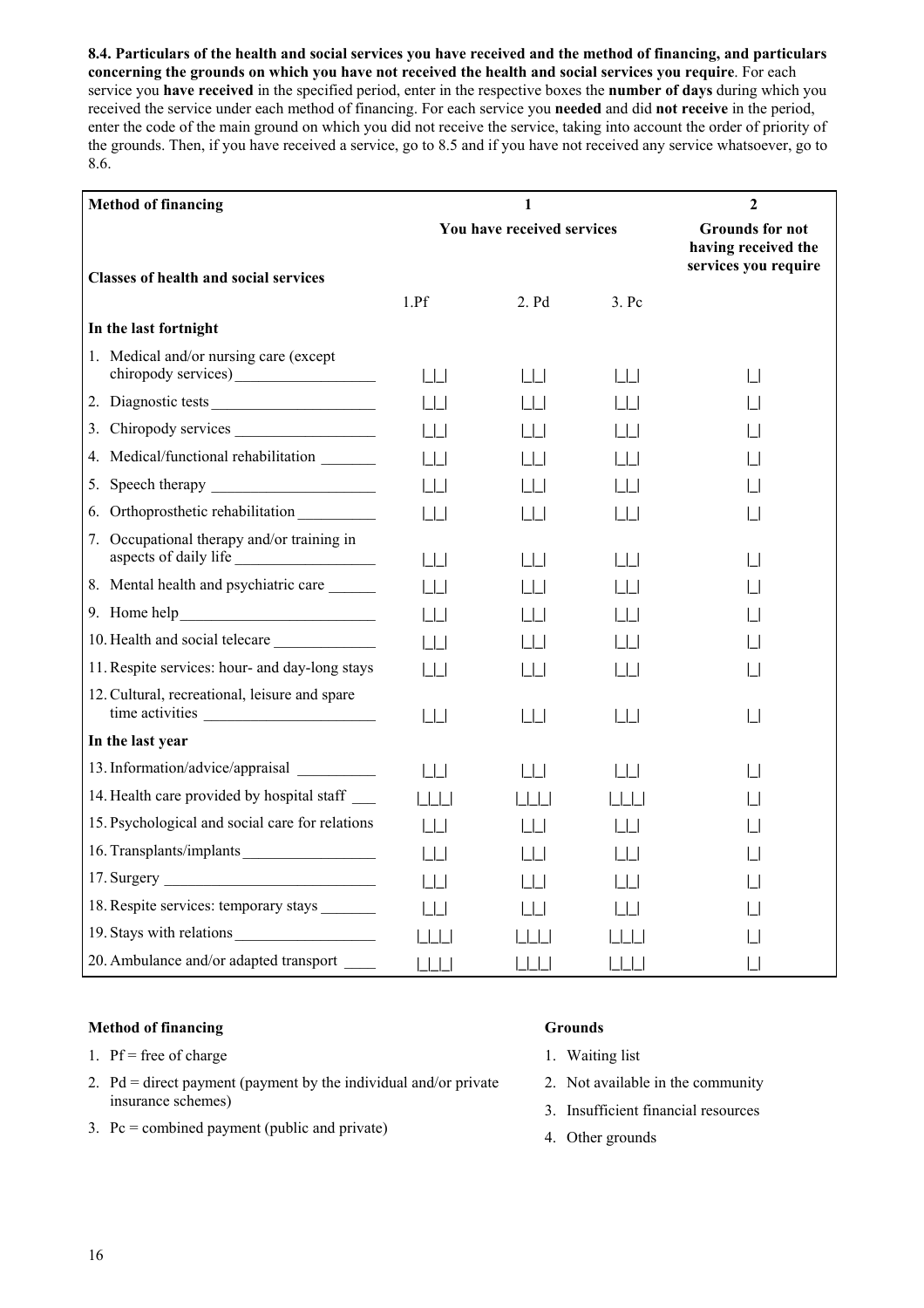## **8.5. Specify the type of institution(s) at which you have received health care and social services**

|                                                                    | <b>YES</b> | NO |
|--------------------------------------------------------------------|------------|----|
| 1. Hospitals                                                       |            |    |
| 2. Day hospitals                                                   |            | 6  |
| 3. Primary or specialised care institutions and doctor's surgeries |            | 6  |
| 4. Patient's home                                                  |            | 6  |
| 5. Residential homes                                               |            | 6  |
| 6. Day centres                                                     |            | 6  |
| 7. Social centres                                                  |            | 6  |

**8.6. Do you receive or have you received any kind of financial benefit or tax allowance as a result of suffering from a disability?**

| <b>YES</b>     | $\rightarrow$ go to 8.7                           |
|----------------|---------------------------------------------------|
| N <sub>O</sub> | $\rightarrow$ go to <b>Interviewer</b> box at the |
|                | bottom of the page                                |

## **8.7. Which of the following financial benefits and tax allowances have your received?**

| <b>Regular benefits</b>                                                                                     | YES          | NO. |
|-------------------------------------------------------------------------------------------------------------|--------------|-----|
| <b>Disablement or sickness pensions</b>                                                                     |              |     |
|                                                                                                             | 1            | 6   |
|                                                                                                             | 1            | 6   |
| 3. Family benefit for a dependent disabled or invalid child                                                 | $\mathbf{1}$ | 6   |
|                                                                                                             | $\mathbf{1}$ | 6   |
| <b>Allowances</b>                                                                                           |              |     |
|                                                                                                             | 1            | 6   |
| 6. Mobility and transport expenses                                                                          | 1            | 6   |
| <b>Irregular benefits</b>                                                                                   |              |     |
| Allowances for the disabled                                                                                 |              |     |
| 7. Official IMSERSO <sup>1</sup> /Autonomous Community allowances for<br>rehabilitation or specialised care | 1            | 6   |
| 8. Official $MEC^2/A$ utonomous Community allowances for education                                          | $\mathbf{1}$ | 6   |
| 9. Allowances from other public administrations (MUFACE)_____                                               | $\mathbf{1}$ | 6   |
| 10. Employer social assistance allowances                                                                   | 1            | 6   |
| <b>Indemnities</b>                                                                                          |              |     |
|                                                                                                             | 1            | 6   |
|                                                                                                             | 1            | 6   |
| 13. Personal income tax allowances                                                                          | 1            | 6   |
|                                                                                                             |              |     |

| Interviewer: | If the interviewee is aged 16 years or over, go to section 9 |
|--------------|--------------------------------------------------------------|
|              | If the interviewee is aged 6 to 15 years, go to section 11   |

 $\overline{a}$ 

<span id="page-16-0"></span><sup>&</sup>lt;sup>1</sup> Migrations and Social Services Office

<span id="page-16-1"></span><sup>&</sup>lt;sup>2</sup> Ministry of Education and Culture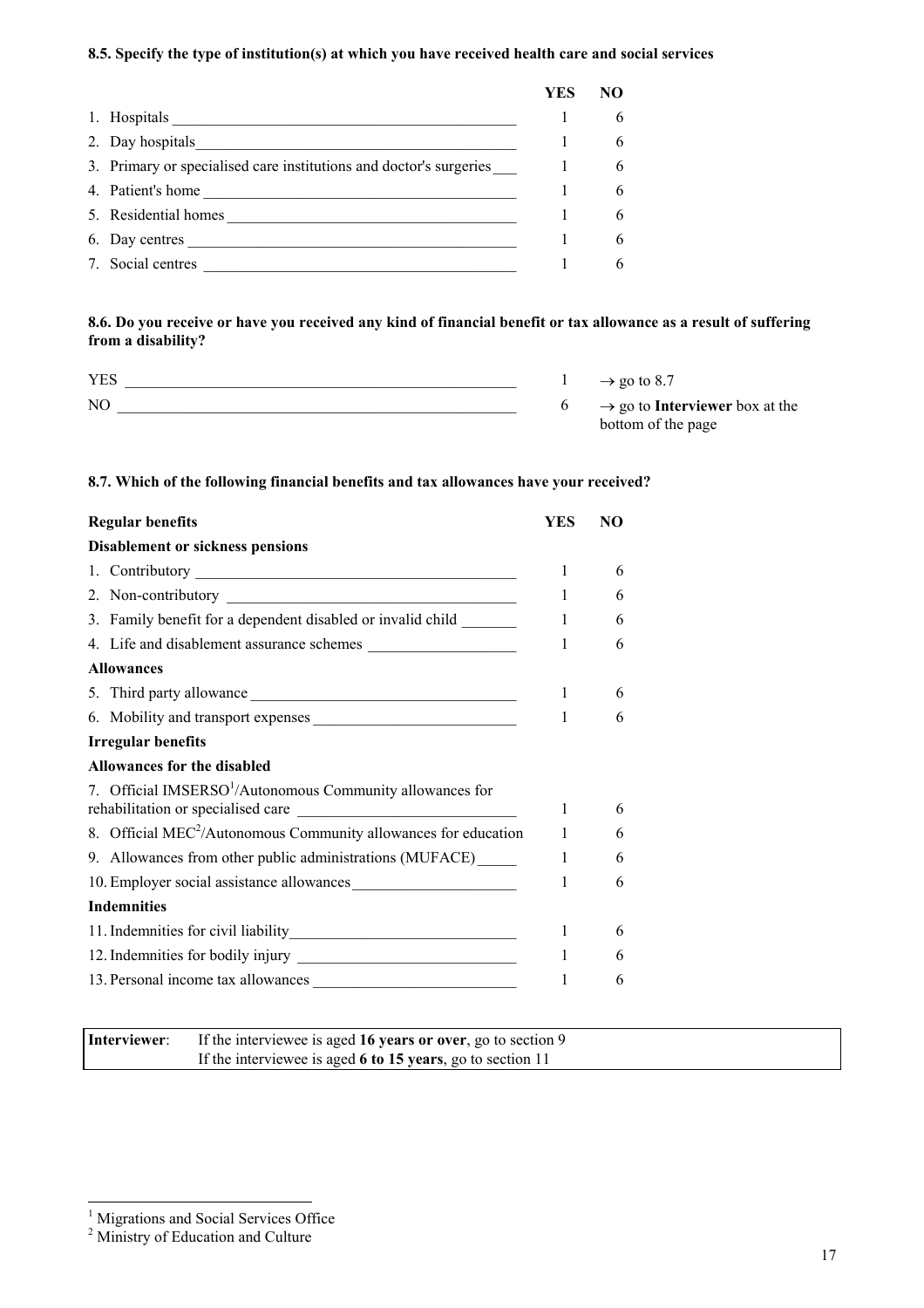# **9. Information concerning any changes that have taken place in employment and particulars of present employment**

#### **9.1. Situation of employment, professional status and occupation at the present time**

**Interviewer:** Copy, from Section 6. **Particulars of persons in the household** of the Household Questionnaire, the information stated under questions 12, 13 and 14 concerning the interviewee. If questions 13 and 14 were left blank (persons who are not working at present), leave boxes 2 and 3 blank.

1. Situation of employment at the present time (if more than one option was checked, enter **the one** allocated the code with the lowest order number) **|\_|\_|**

2. Professional status at the present time \_\_\_\_\_\_\_\_\_\_\_\_\_\_\_\_\_\_\_\_\_\_\_\_\_\_\_\_\_\_\_\_\_\_\_\_\_\_\_\_\_\_\_\_\_\_\_ **|\_|**

3. Occupation or profession that is your main job at the present time.\_\_\_\_\_\_\_\_\_\_\_\_\_\_\_\_\_\_\_\_\_\_\_\_\_ **|\_|**

#### **9.2. Have you ever had to modify your situation of employment or your occupation as a result of suffering from a disability?**

| _ __                            |  |
|---------------------------------|--|
| $\overline{\rm M}$<br><b>II</b> |  |

**Interviewer:** If the person has changed his/her situation of employment or occupation more than once as a result of suffering one or more disabilities, refer in the next question to the **first change**.

#### **9.3. Of what type was the first change?**

| You changed your situation of employment only                | $\rightarrow$ go to 9.4 |
|--------------------------------------------------------------|-------------------------|
| Your changed your occupation or profession only              | $\rightarrow$ go to 9.5 |
| You changed your situation of employment and your occupation | $\rightarrow$ go to 9.4 |

#### **9.4. Specify your situation of employment before and after the first change made as a result of a disability**. Enter letters and codes.

| 1. Situation of employment before the first change |  |  |
|----------------------------------------------------|--|--|
| 2. Situation of employment after the first change  |  |  |

**Interviewer:** Consult the option filled in under question 9.3 If there is a cross in **1**, go to question 9.6. If there is a cross in **3**, continue with question 9.5

#### **9.5. Specify your occupation before and after the first change made as a result of a disability**. Enter letters and codes.

| 1. Occupation before the first change |  |
|---------------------------------------|--|
| 2. Occupation after the first change  |  |

**9.6. Interviewer:** Consult the code of the situation of employment entered under question 9.1

If situation of employment is **code 1 or 2**  $\rightarrow$  go to 9.7 If situation of employment is **code 3 or 4**  $\rightarrow$  go to 9.12 If situation of employment is **code 5 to 12**  $\rightarrow$  go to 9.16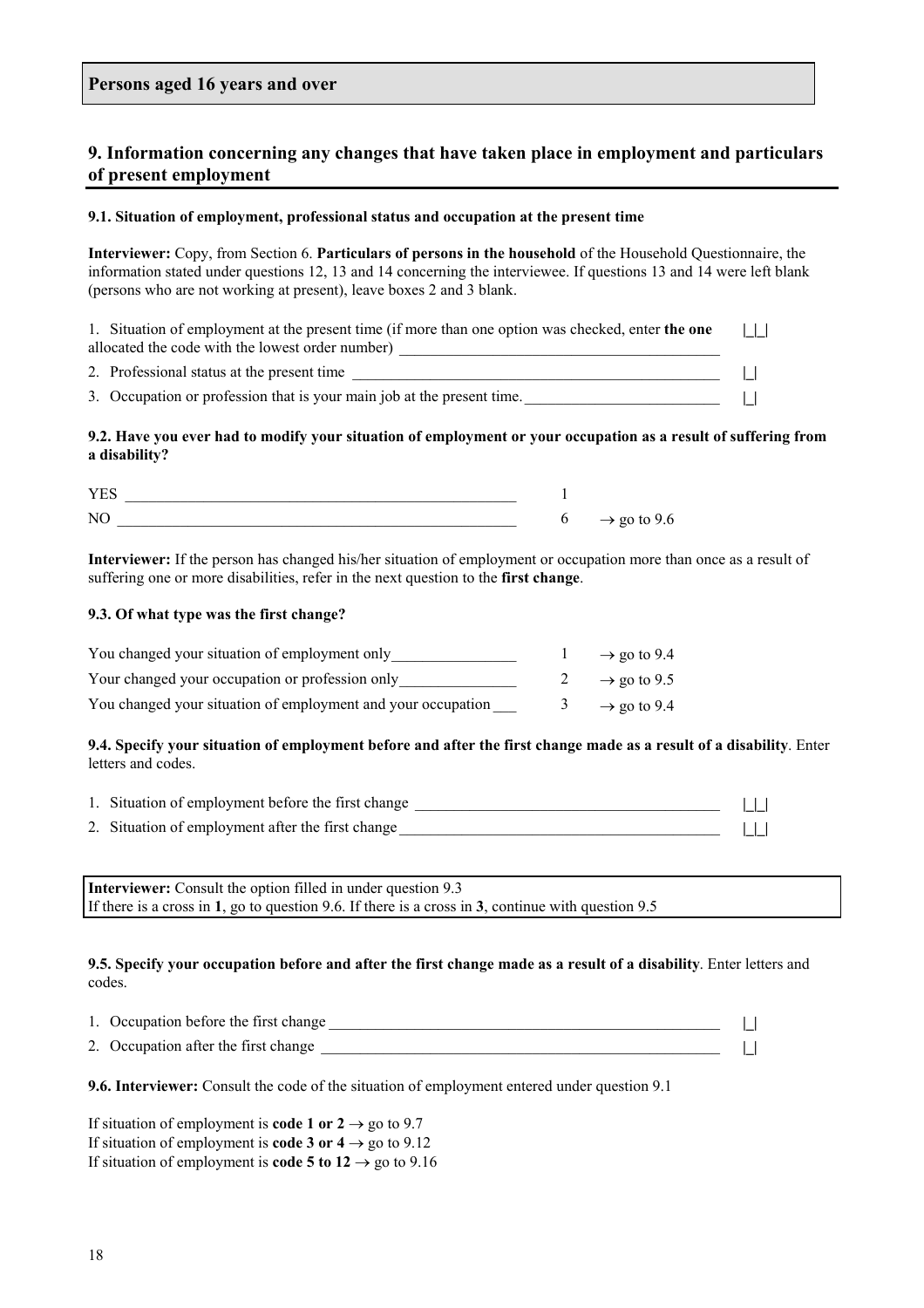## **9.7. Have you benefited from any of the following job creation measures in your present occupation?**

| <b>Employment in the ordinary working environment</b>                              | YES | NO. |
|------------------------------------------------------------------------------------|-----|-----|
| 1. Disabled training and apprenticeship contract                                   |     | 6   |
| 2. Employment incentives                                                           |     | 6   |
| 3. Percentage of jobs reserved for the disabled in the public sector               |     | 6   |
| 4. Percentage of jobs reserved for the disabled in the private sector              |     | 6   |
| 5. Selective employment (reinstatement of disabled employees)                      |     | 6   |
| 6. Grants                                                                          |     | 6   |
| <b>Employment in sheltered workshops</b>                                           |     |     |
| 7. Employment in sheltered workshops (excluding occupational<br>therapy workshops) |     | 6   |

## **9.8. Did you get your present job by means of any intermediary service specialised in disabled employees and/or vocational guidance?**

**Interviewer:** Consult the professional status code entered under question 9.1: If professional status is **code 4 or 5,** go to 9.9. If professional status is **code 1 to 3**, go to 9.10

## **9.9. What sort of contract do you have in your main job?**

| Public servant (except temporary)      |  |
|----------------------------------------|--|
| Unlimited-term or continuous permanent |  |
| Discontinuous permanent                |  |
|                                        |  |
|                                        |  |
|                                        |  |
| For a specific project or service      |  |
| Seasonal <u>Communication</u>          |  |
| Temporary public servant               |  |
|                                        |  |
| Not under contract                     |  |

## **9.10. How many employees and family workers does the company at which you work have, apart from yourself?**

| None            |  |
|-----------------|--|
| Under 10        |  |
| From 10 to 19   |  |
| From 20 to 49   |  |
| From 50 to 100  |  |
| From 101 to 250 |  |
| From 251 to 500 |  |
|                 |  |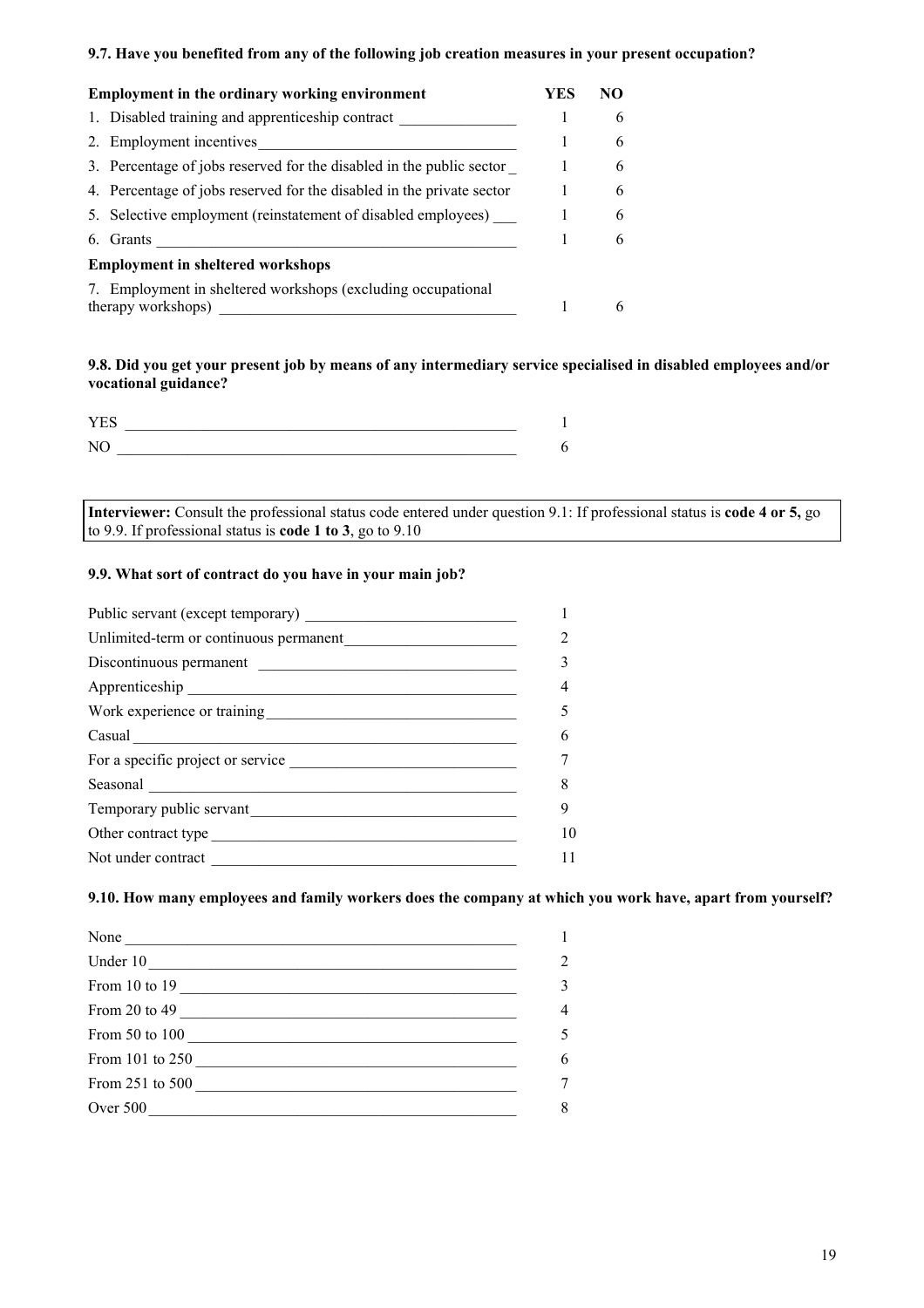## **9.11. Are you looking for another job?**

| <b>YES</b>                                                                                                                  |  |                                  |
|-----------------------------------------------------------------------------------------------------------------------------|--|----------------------------------|
| NO.<br><u> 1980 - Jan James James Jan James James James James James James James James James James James James James Jam</u> |  | $6 \rightarrow$ go to section 10 |
| 9.12. When did you start to look for work?                                                                                  |  |                                  |
| 1. Month                                                                                                                    |  |                                  |
| 2. Year                                                                                                                     |  |                                  |

# **9.13. Specify the main reason why you think that you cannot find work or another job**

| I am disabled                                                                                                                                                                                                                        |                |
|--------------------------------------------------------------------------------------------------------------------------------------------------------------------------------------------------------------------------------------|----------------|
| I am inexperienced                                                                                                                                                                                                                   | $\mathfrak{D}$ |
| My education is of no use for finding work                                                                                                                                                                                           | 3              |
| It is very difficult for anyone to find work                                                                                                                                                                                         | 4              |
| I am uneducated <b>the contract of the contract of the contract of the contract of the contract of the contract of the contract of the contract of the contract of the contract of the contract of the contract of the contract </b> | 5              |
| Other reasons                                                                                                                                                                                                                        | 6              |

## **9.14. In what sort of job would you prefer to work?**

| Related to manual work     |               |
|----------------------------|---------------|
| Related to clerical work   | $\mathcal{D}$ |
| Related to technician work | 3             |
| Related to management work | 4             |
| Any job                    |               |

# **9.15. What method of job seeking have you used in the last four weeks?** Specify no more than three responses.

| You are registered at the Public Administration's Employment Agency                                 |    |                                |
|-----------------------------------------------------------------------------------------------------|----|--------------------------------|
| Your are registered at a private employment agency                                                  |    |                                |
|                                                                                                     | 3  |                                |
|                                                                                                     | 4  |                                |
|                                                                                                     | 5  |                                |
| You have taken steps to set up your own business (looking for land,<br>licensing formalities, etc.) | 6  | $\rightarrow$ go to section 10 |
| You are studying for or taking competitive examinations                                             | 7  |                                |
| You are waiting for the outcome of earlier applications                                             | 8  |                                |
| You are waiting for a public employment agency to call you                                          | 9  |                                |
| Other methods<br><u> 1980 - John Stein, Amerikaansk politiker (* 1918)</u>                          | 10 |                                |
| You have not used any method                                                                        | 11 |                                |
|                                                                                                     |    |                                |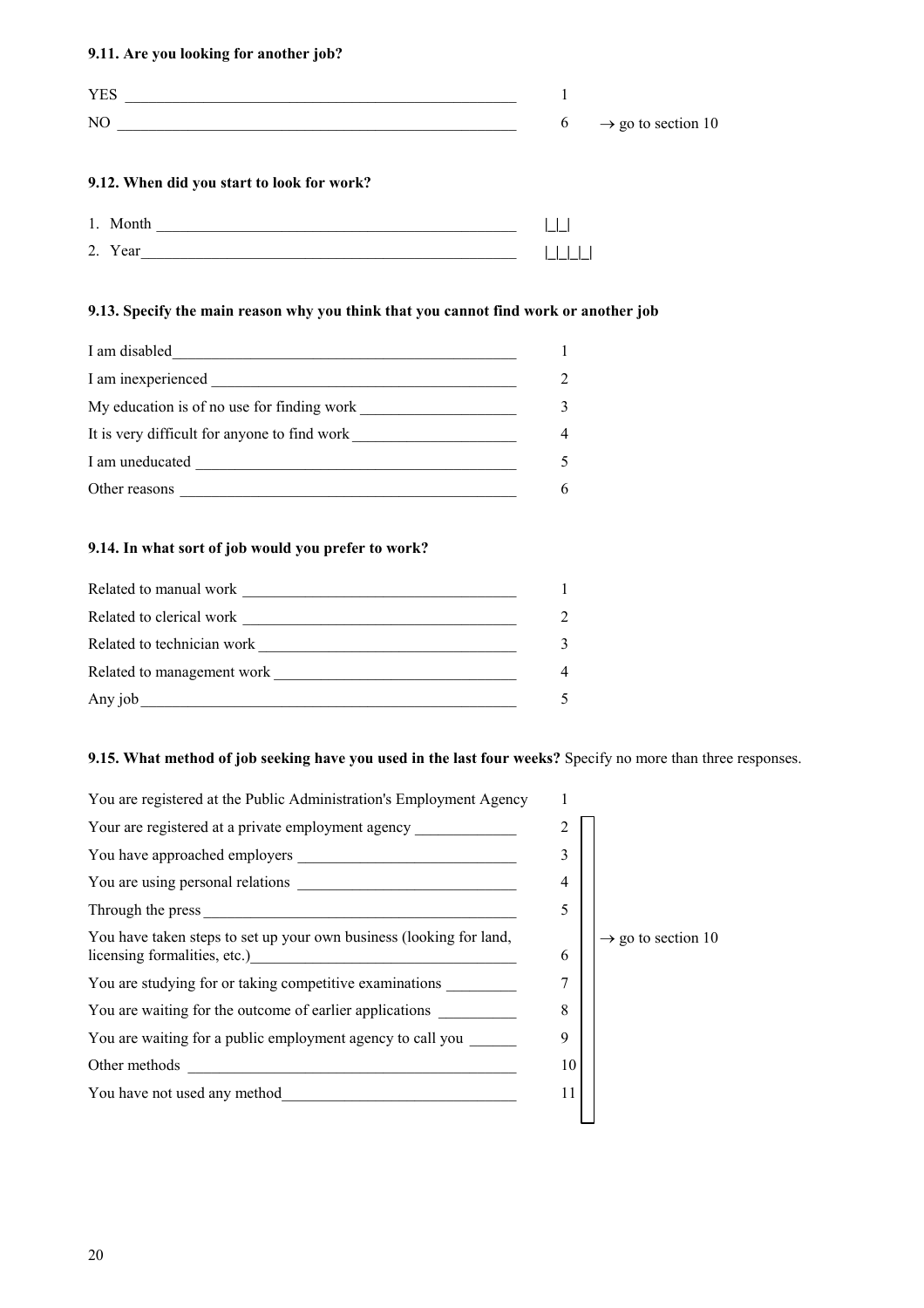#### **9.16. Why are you not looking for work?** Specify no more than 3 responses

| You are disabled and think it would be very difficult for you to find a<br>job   |
|----------------------------------------------------------------------------------|
|                                                                                  |
| You do not think you will find a job, although you have never looked             |
| You do not think you will find a job and have looked before ______               |
| You do not think that there are any vacancies                                    |
|                                                                                  |
|                                                                                  |
|                                                                                  |
| You are waiting for the outcome of earlier applications ________________________ |
| You intend to return to work as a self-employed person                           |
|                                                                                  |
|                                                                                  |
|                                                                                  |
|                                                                                  |
|                                                                                  |

# **10. Information concerning the level of education completed and in progress**

**10.1. Interviewer:** Copy from Section 6. **Particulars of persons in the household** of the Household Questionnaire**,** the information stated under question 8. Level of education completed concerning the interviewee.

Level of education completed\_\_\_\_\_\_\_\_\_\_\_\_\_\_\_\_\_\_\_\_\_\_\_\_\_\_\_\_\_\_\_ **|\_|**

If level of education completed is **code 8 or 9**  $\rightarrow$  go to 10.2

If level of education completed is **code 1 to 7**  $\rightarrow$  go to 10.3

**10.2. Concerning the education you have completed, specify the branch of knowledge, diploma or degree .** Enter letters and code.

\_\_\_\_\_\_\_\_\_\_\_\_\_\_\_\_\_\_\_\_\_\_\_\_\_\_\_\_\_\_\_\_\_\_\_\_\_\_\_\_\_\_\_\_\_\_\_\_\_\_\_\_\_\_\_\_\_ **|\_|\_|**

#### **10.3. Have you taken any occupational training course in the last five years?**

| <b>YES</b> |                          |
|------------|--------------------------|
| NC         | $\rightarrow$ go to 10.6 |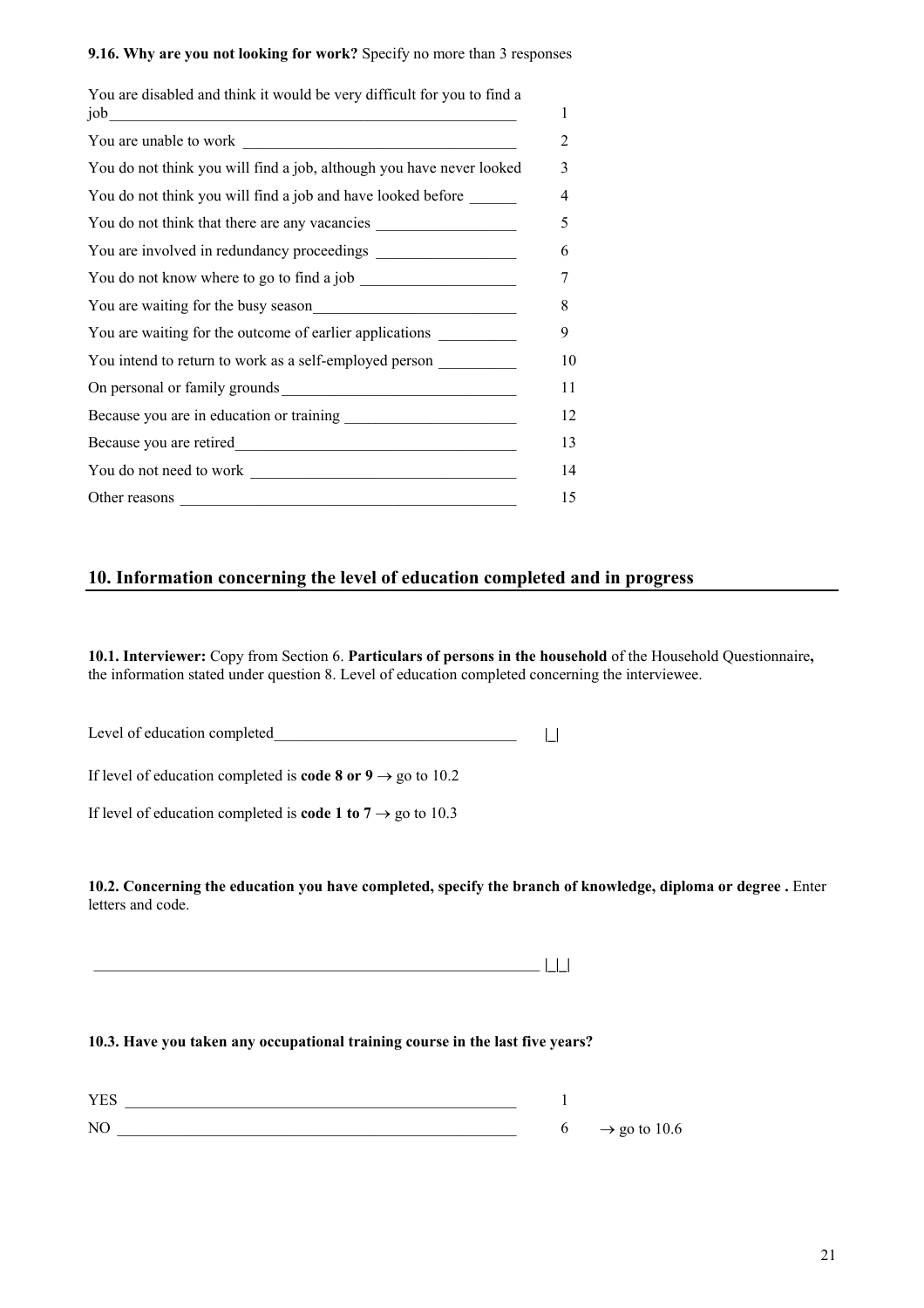**10.4. Have any of the occupational courses you have taken in the last five years been any use for finding work?**

| <b>YES</b> |                          |
|------------|--------------------------|
| NC         | $\rightarrow$ go to 10.6 |

### **10.5. Which courses have been of use to you?** Enter the name of the course or courses



**10.6. Interviewer:** Consult the information stated under question 12 of Household Questionnaire Section 6. Particulars of the persons in the household concerning the interviewee.

If the situation of employment is **code 9, in education** (on its own or with other options)  $\rightarrow$  go to 10.7.

If the situation of employment is **any code other than 9, in education**  $\rightarrow$  END

#### **10.7. Specify whether you are taking any of the following types of official education**

| Special education: special or adapted vocational training, programmes<br>of preparation for adult and working life, special-purpose social<br>assurance programmes, etc. |
|--------------------------------------------------------------------------------------------------------------------------------------------------------------------------|
| General social assurance programmes                                                                                                                                      |
| Second stage of secondary level of General Education (LOGSE, REM,<br>BUP)                                                                                                |
| Intermediate-grade vocational training cycle (or FP1) and vocational<br>modules II                                                                                       |
| Higher-grade vocational training cycle (or FP2) and vocational<br>modules III                                                                                            |
| Short university education (diplomas, technical colleges, etc.) and<br>postgraduate studies<br>the control of the control of the control of                              |
| Long university education (bachelor's, engineering and architectural<br>degrees) and postgraduate studies                                                                |
| You are not taking any official education                                                                                                                                |

#### **10.8 Are you taking any of the following unofficial education?**

|                                                                      | YES | NΟ |
|----------------------------------------------------------------------|-----|----|
| 1. Occupational training courses                                     |     |    |
| 2. Other unofficial courses lasting over six months                  |     |    |
| 3. Other unofficial courses lasting less than or equal to six months |     |    |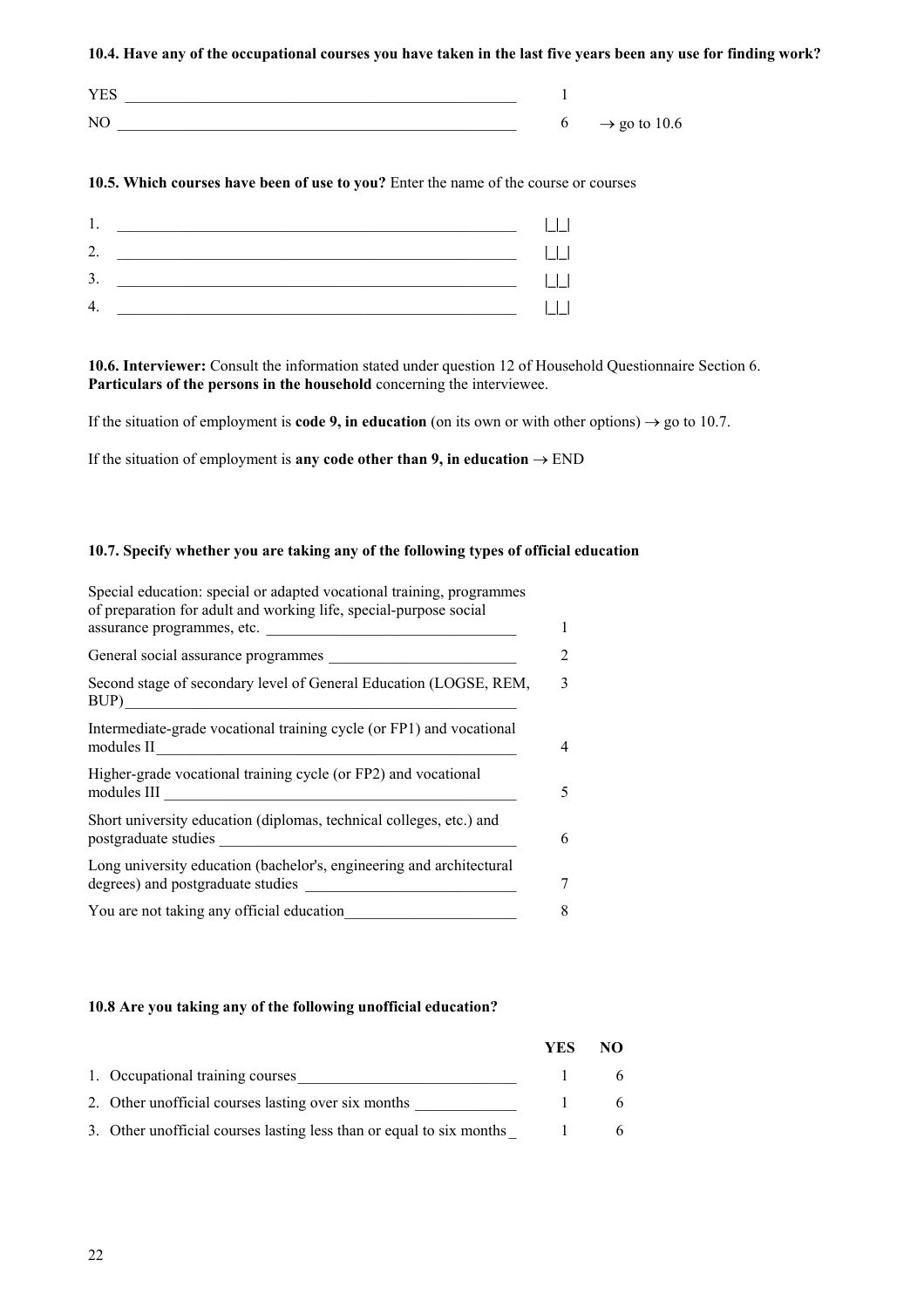# **Persons aged from 6 to 15 years**

# **11. Information concerning education and educational integration**

#### **11.1. With regard to your education and educational integration, what was your situation last week?**

| Receiving no schooling                                                                     | $\rightarrow$ go to 11.2 |
|--------------------------------------------------------------------------------------------|--------------------------|
| Schooled at a special education school or class                                            | $\rightarrow$ go to 11.3 |
| Schooled at a regular school under an integration scheme and in receipt<br>of special help | $\rightarrow$ go to 11.4 |
| Schooled at a regular school without any sort of personalised help                         | $\rightarrow$ go to 11.5 |

## **11.2. For persons with disabilities aged from 6 to 15 years receiving no educational provision only**

| You have never been to a school because <sub>r</sub><br>of your disability                                       |                             |
|------------------------------------------------------------------------------------------------------------------|-----------------------------|
| You stopped attending because of your<br>disability                                                              | $\rightarrow$ go to<br>11.8 |
| You have never attended or do not attend<br>because there is no school suited to your<br>needs in your community |                             |

## **11.4. For persons with disabilities aged from 6 to 15 years receiving educational provision at regular schools under an integration scheme and in receipt of special help only**

| At infant education schools              |                    |
|------------------------------------------|--------------------|
| Taking primary education                 | $\rightarrow$ 11.6 |
| Taking compulsory secondary<br>education |                    |

## **11.3. For persons with disabiilties aged from 6 to 15 years receiving educational provision at special education schools or classes only**

| At special education schools taking<br>compulsory basic or primary education                       |                    |
|----------------------------------------------------------------------------------------------------|--------------------|
| At special education classes taking primary<br>or compulsory secondary education                   | $\rightarrow$ 11.6 |
| In combined education (special and regular)<br>taking primary or compulsory secondary<br>education |                    |

**11.5. For persons with disabilities aged from 6 to 15 years receiving educational provision at regular schools without any sort of personalised help only**

Primary education 1

The Compulsory secondary education 2